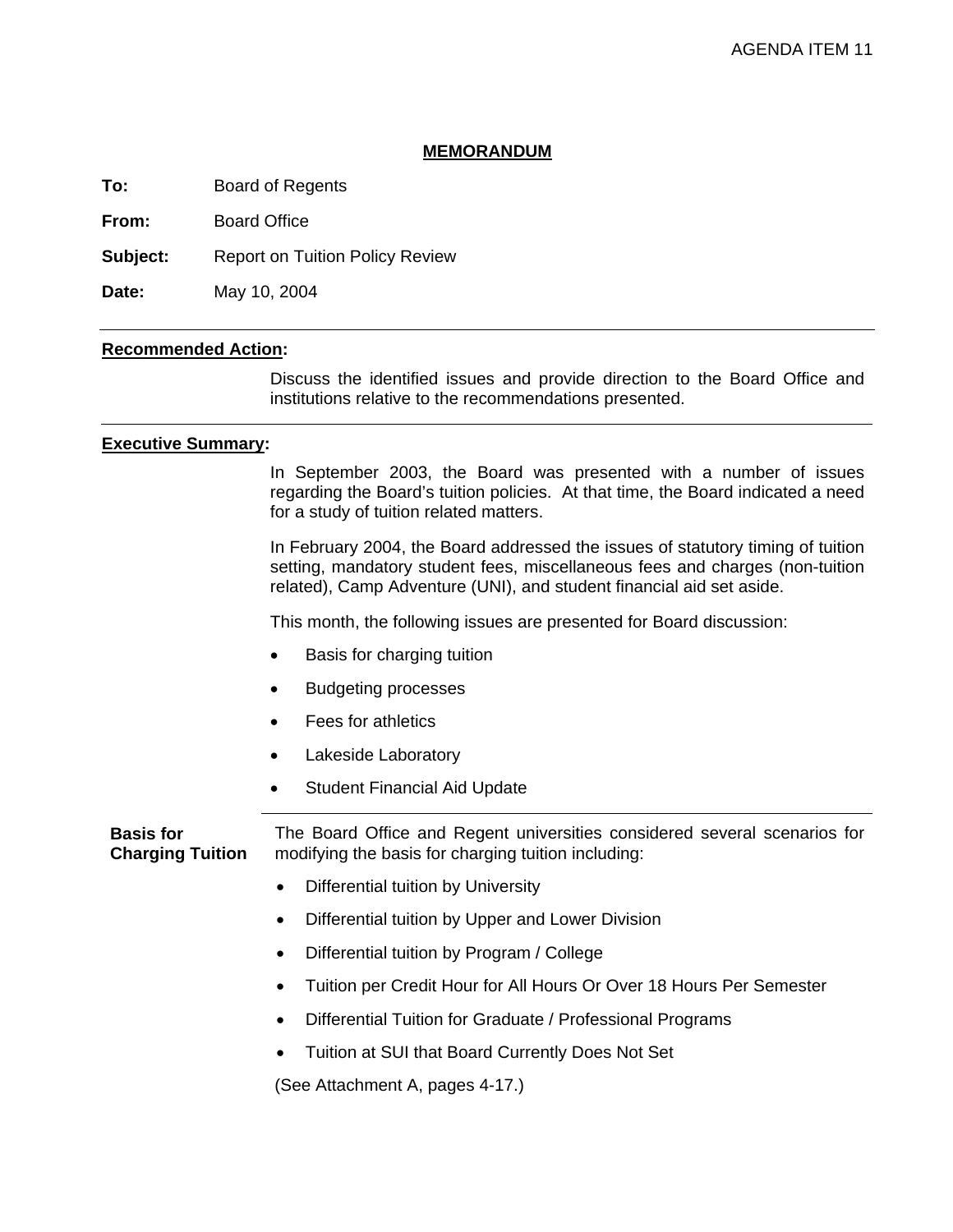Recommendation The Board Office is not recommending changes to differentiate undergraduate tuition by upper vs. lower division status, program / college enrollment, or a straight per credit hour rate basis.

The Board Office is recommending the following changes:

- The Board authorize the Board Office to consider proposing differential tuition rates for resident undergraduate students by institution when presenting proposed rates for the 2005-2006 academic year.
- The Board authorize the Board Office to consider an appropriate per credit hour rate for over 18 hours per semester when presenting proposed rates for the 2005-2006 academic year.
- The Board require the University of Iowa to bring proposed tuition increases with supporting rationale for the Executive MBA programs for approval during the scheduled tuition discussion.
- **Budgeting Processes**  The Board Office and Regent universities considered advantages and disadvantages of having a Board policy that identifies criteria for placing tuition and fees, miscellaneous tuition-related fees, and surcharges in the restricted fund vs. the general fund. (See Attachment B, page 18.)
- Recommendation The Board Office recommends that a collaborative study with the Regent institutions and the Board Office be conducted to evaluate the accounting of tuition and various fee revenues in the general operating and restricted funds. The study should specifically address tuition-related miscellaneous fees, credit vs. non-credit courses, and degree vs. non-degree programs. The study should determine if it would be appropriate to have a consistent methodology among the universities and be completed by March 1, 2005.

**Fees for Athletics**  The Board Office and Regent universities considered several policy issues related to fees for athletics (Attachment C, pages 19-20), which include:

- Setting an appropriate maximum amount of student fees to be devoted to intercollegiate athletics at each institution
- Setting a proportional maximum amount of general university funds to be devoted to intercollegiate athletics at each institution
- Recommendation The Board Office recommends that a study be conducted with the Regent institutions and Board Office to evaluate the funding structure of each athletic department. This study would include comparisons to appropriate peers, the amount of revenue intercollegiate athletics provides to the universities including tuition revenue from athletic scholarships, and any other pertinent information to determine an appropriate allocation of general university support and appropriate levels of funding from mandatory student fees. The study should be completed prior to setting of tuition for 2005-2006.
- **Lakeside Laboratory**  The Board Office and Regent universities considered the advantages and disadvantages of establishing Lakeside Laboratory as a self-supporting educational entity. (See Attachment D, pages 21-22.)

Recommendation The Board Office recommends that the Regent universities continue to operate programs at Lakeside Laboratory.

Future Action The Coordinating Committee will evaluate the possibility of allowing Lakeside Laboratory to retain all tuition revenues it generates, making the Lab less dependent upon the Regent universities for general fund allocations.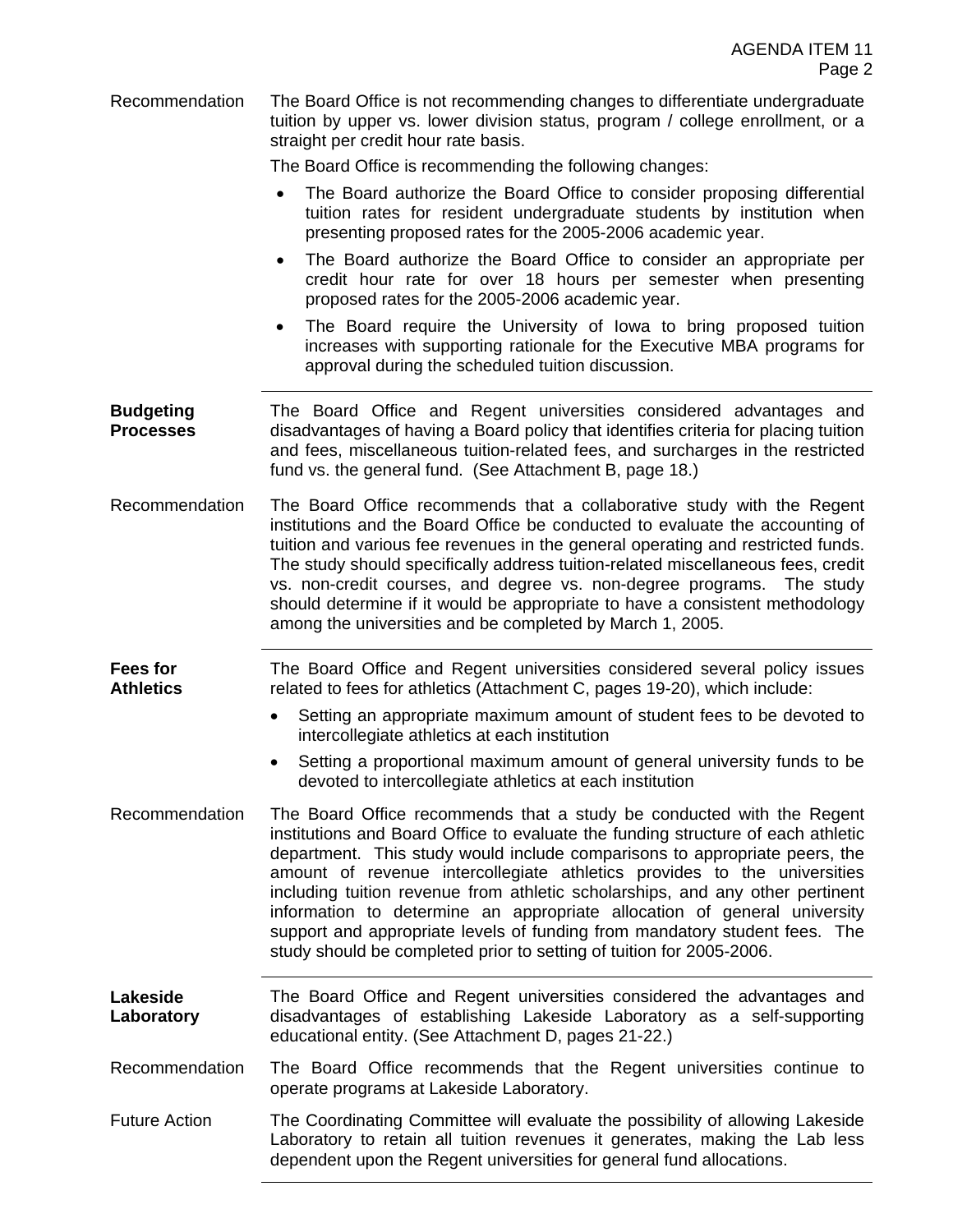**Student Financial** In February, the Board received a report on student financial aid policies and **Aid**  requested the Board Office work with the universities to determine the feasibility of collecting information on financial aid related to unmet need so the Board can make more informed decisions. (See Attachment E, page 23.)

Recommendation The Board Office recommends conducting a survey using the instrument developed in consultation with the Regent universities with a focus on the following variables:

- Free Application for Federal Student Aid (FAFSA) Filers Undergraduates, Dependent Students, Iowa Residents
- Family Income (Adjusted Gross Income)
- Cost of Attendance
- Expected Family Contribution
- Total Need
- Total Financial Aid Accepted
- Unmet Financial Need

The data would be collected for the 2003-04 financial aid awardees in September 2004 and the results would be reported in November 2004.

Deb A. Hendrickson

Approved:

H:\BF\2004\04maydoc\0504\_ITEM11.doc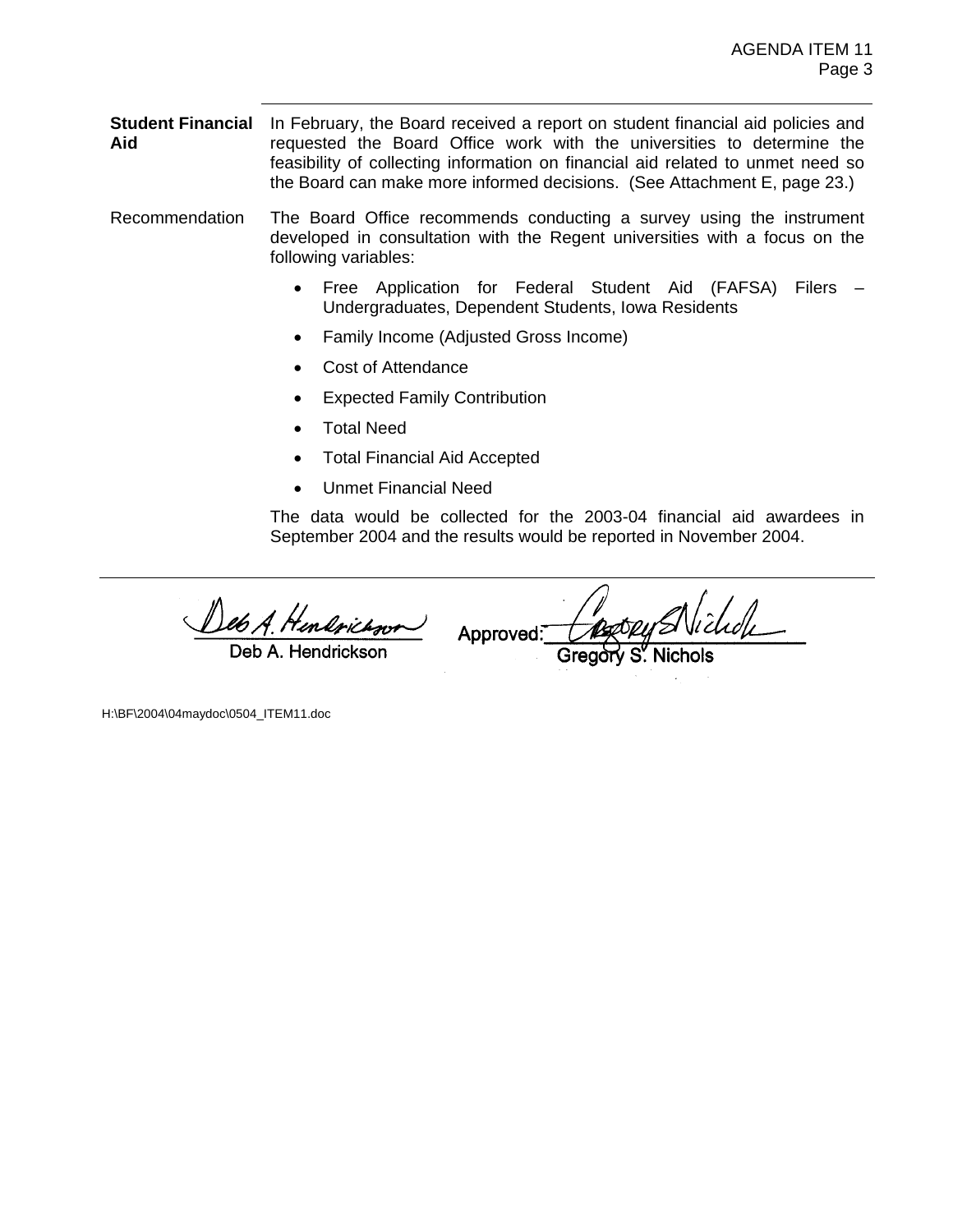### **BASIS FOR CHARGING TUITION**

### **Background:**

Current Tuition Policy Iowa Code §262.9(23) requires the Board to have a policy for the establishment of tuition rates that provides some predictability for assessing and anticipating changes.

> The Board's tuition policy (Regent Policy Manual §8.02A) complies with the law, is intended to recognize the aspirations of the Board and its institutions, and provides:

Resident undergraduate tuition at the Regent universities shall be set annually to keep pace with the Higher Education Price Index (HEPI) and to provide support to finance university programs at levels sufficient to implement the Board's aspirations for excellence as outlined in the Board's strategic plan.

 The current tuition policy was adopted by the Board in December 1997 to recognize the aspirations of the Board for strategic improvement of the quality of the universities.

**University** Resources Financing of higher education is complex, considering the unpredictability of state funding for the Regent universities. Securing sufficient resources is critical to the successful implementation of the Board's strategic plan. It is necessary for the Board to assure that the funding base is diverse and consistent with the Board's aspirations of becoming the best public education enterprise in the United States.

> The universities' general education component is primarily funded by a combination of state funds and tuition revenues. The Board and the Regent universities rely heavily on state appropriations. Funding from the state for base operating appropriations, incremental salary needs, and incremental strategic investments are fundamental to sustaining educational services at the universities.

> The Board's tuition setting policy has had its basic premise in stable funding from state appropriations for general educational operations of the universities. Resources are needed to maintain and improve current operations, and student academic and support services. These include sufficient number of faculty, classroom improvements, instructional equipment, library resources, experiential learning opportunities, student access, class size, and technology. Difficulties have arisen in recent years when the basic premise of stable state funding has not been realized.

**Student Classification** Regent Policy Manual §8.02B outlines the distinctions in charging tuition between resident students and nonresident students.

> The rules for classification of a student as a resident or nonresident for tuition and fee purposes are found in the Iowa Administrative Code §681 - 1.4. Those rules include general residency guidelines, with specific discussion of military personnel, American Indians, refugees, and immigrants.

> The Board requires that nonresident students pay, at a minimum, the full cost of their education at Regent universities. This policy charges nonresident students a higher tuition rate than resident students. State appropriations, which are provided from tax receipts, subsidize only resident student instruction.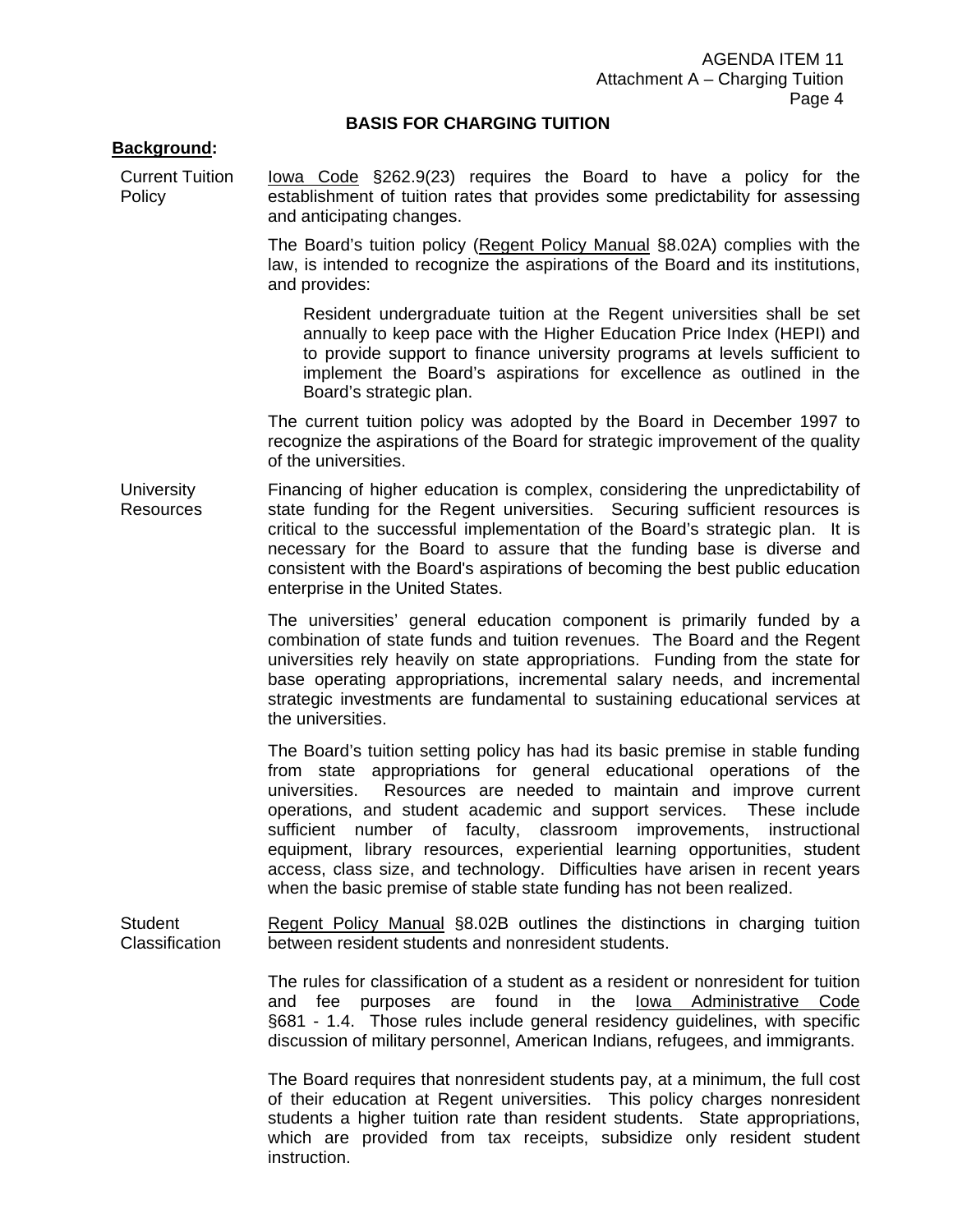Charging Tuition Regent Policy Manual §8.02C outlines the following direction in charging of tuition.

Undergraduate -- Resident Rates:

- A fixed amount for 12 credits per term and over.
- A fixed amount for  $0 2$  credits per term and an additional amount for each credit from 3 – 11 credits per term.

Undergraduate Tuition -- Nonresident Rates:

- A fixed amount for 12 credits per term and over.
- Rates are to be identical to resident rates for 0 through 4 credits per term and then follow the above pattern for undergraduate resident rates for 5 credits per term and over.

 Graduate tuition rates are generally only charged for those students who meet the academic requirements and are admitted to the Graduate Colleges. Graduate students are not allowed to take more than 15 credit hours per term for graduate degrees.

- Overload Regent Policy Manual §8.02D restricts the universities from charging additional tuition for any overload credits taken by a full-time student at a Regent university. (i.e. greater than 12 credits)
- Surcharges The Regent Policy Manual does not address the establishment of tuition surcharges. In practice, tuition surcharges have been set by the Board of Regents for various professional and graduate programs. These surcharges represent an amount over the base tuition which is earmarked for specific colleges and purposes.

Base tuition and base tuition increases are not earmarked and remain part of the overall general university fund budgeting process. Students enrolled in the designated programs pay the surcharge and receive the benefits of the additional resources in those programs.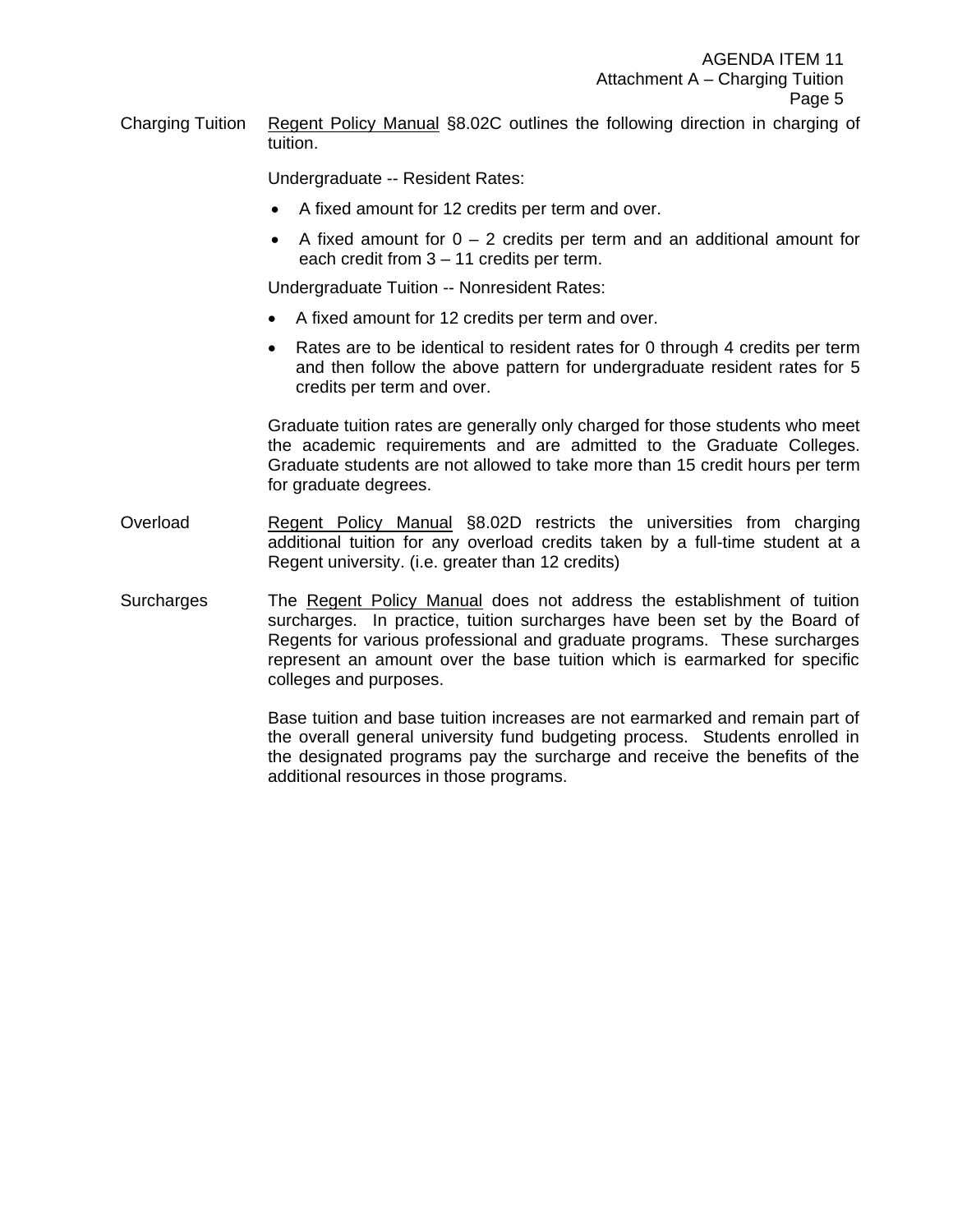AGENDA ITEM 11 Attachment A – Charging Tuition Page 6

Peer Institutions The Board has established peer institutions for each of the Regent universities. The following table shows each of the universities peer groups and the current practices of differential tuition.

|                          |                  | <b>Peer Comparisons</b>       |                                                 |                   |             |
|--------------------------|------------------|-------------------------------|-------------------------------------------------|-------------------|-------------|
|                          |                  |                               | <b>Current Practice of Differential Tuition</b> |                   |             |
|                          |                  | <b>Resident Undergraduate</b> |                                                 |                   |             |
|                          |                  |                               |                                                 |                   |             |
|                          | <b>Upper and</b> |                               |                                                 |                   |             |
|                          | Lower            | College /                     | <b>Per Credit</b>                               | <b>Additional</b> |             |
|                          | <b>Division</b>  | Program                       | Hour                                            | Over 18           | <b>None</b> |
| <b>SUI</b>               |                  |                               |                                                 |                   | x           |
| Michigan                 | X                | x                             |                                                 | x                 |             |
| Minnesota                |                  |                               |                                                 |                   | X           |
| <b>Illinois</b>          |                  | X                             |                                                 |                   |             |
| <b>Ohio State</b>        |                  |                               |                                                 |                   | X           |
| Indiana                  | X                | x                             | x                                               |                   |             |
| <b>UCLA</b>              |                  | x                             |                                                 |                   |             |
| Wisconsin                |                  |                               |                                                 | x                 |             |
| Texas                    |                  |                               | X                                               |                   |             |
| North Carolina           |                  |                               |                                                 |                   | x           |
| Arizona                  |                  |                               |                                                 |                   | X           |
| <b>ISU</b>               |                  |                               |                                                 |                   | X           |
| Minnesota                |                  |                               |                                                 |                   | X           |
| <b>Illinois</b>          |                  | X                             |                                                 |                   |             |
| Michigan State           | X                | x                             | x                                               |                   |             |
| Ohio State               |                  |                               |                                                 |                   | X           |
| California, Davis        |                  |                               |                                                 |                   | X           |
| Purdue                   |                  | X                             |                                                 |                   |             |
| Wisconsin                |                  |                               |                                                 | x                 |             |
| Texas A & M              |                  |                               | X                                               |                   |             |
| N Carolina State         |                  |                               |                                                 |                   | X           |
| Arizona                  |                  |                               |                                                 |                   | x           |
| <b>UNI</b>               |                  |                               |                                                 |                   | x           |
| Minnesota, Duluth        |                  |                               | X                                               |                   |             |
| Ohio, Athens             |                  |                               |                                                 |                   | X           |
| Indiana State            |                  |                               |                                                 | x                 |             |
| <b>Illinois State</b>    |                  |                               | x                                               |                   |             |
| Central Michigan         |                  |                               | x                                               |                   |             |
| North Texas              |                  |                               | X                                               |                   |             |
| Wisconsin, Eau Claire    |                  |                               |                                                 | x                 |             |
| Northern Arizona         |                  |                               |                                                 |                   | x           |
| N Carolina, Greensboro   |                  |                               |                                                 |                   | X           |
| California State, Fresno |                  |                               |                                                 |                   | x           |

Sources: Various University websites, SHEEO publications, and Regent institution data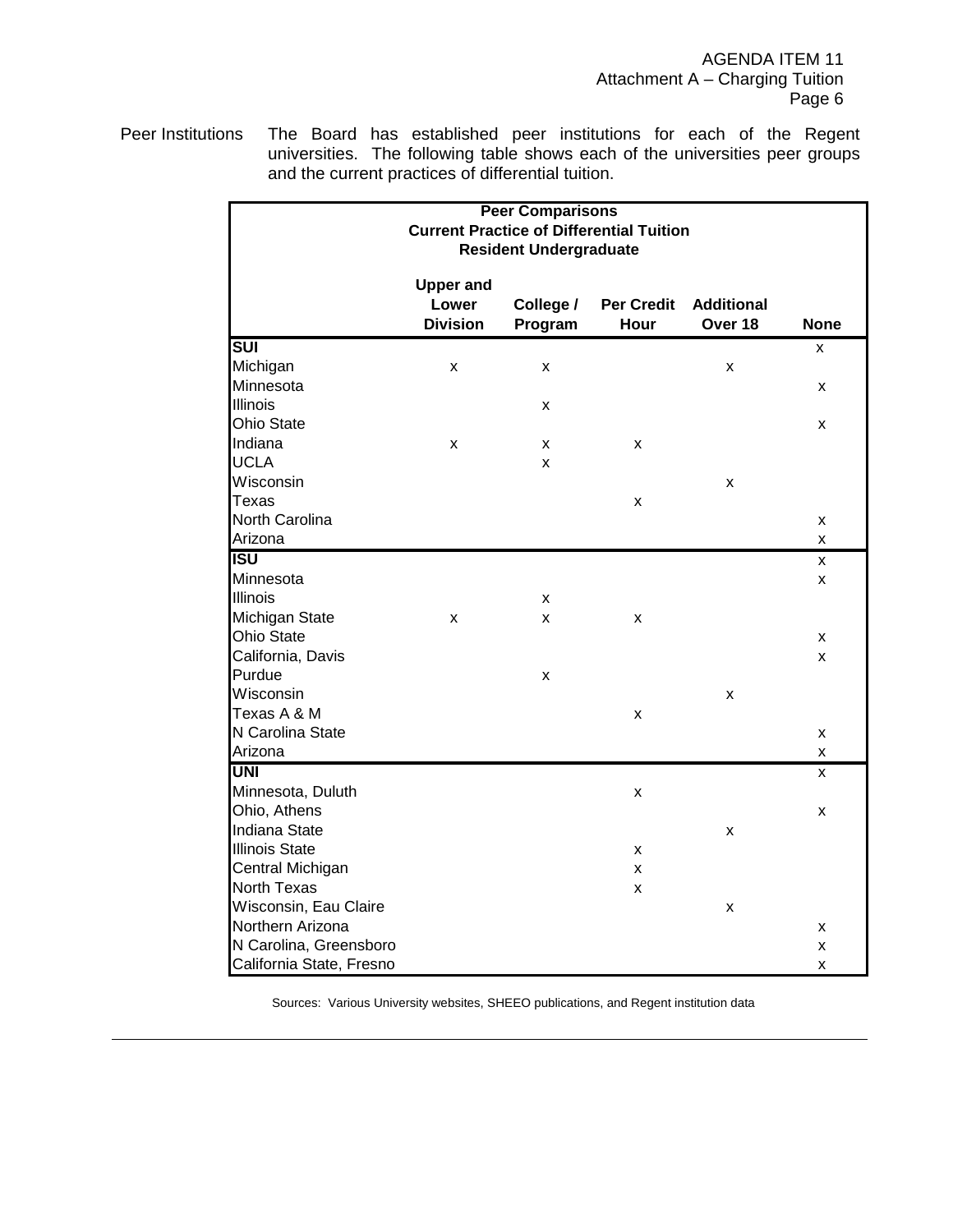# **Analysis:**

#### Issue **Differential Resident Undergraduate Tuition by University**

Background Historically, the resident undergraduate tuition rates were different at the three Regent universities until the 1981-82 academic year. Since then, resident undergraduate tuition at SUI and ISU have been the same.

> For the 1990-91 academic year, the Board made resident undergraduate tuition the same at all three universities and also implemented the first mandatory fees; the fees were the same amounts at all three universities.

> Since the 1994-95 academic year, mandatory fees have varied among the three universities, but tuition has remained the same.

#### **RESIDENT UNDERGRADUATE TUITION AND MANDATORY FEES**

|         | SUI     | ISU     | UNI     |
|---------|---------|---------|---------|
| 1988-89 | \$1,706 | \$1,706 | \$1,690 |
| 1989-90 | \$1.826 | \$1,826 | \$1,810 |
| 1990-91 | \$1.900 | \$1,900 | \$1.900 |
| 1991-92 | \$2,072 | \$2,072 | \$2,072 |
| 1992-93 | \$2,228 | \$2,228 | \$2,228 |
| 1993-94 | \$2,352 | \$2,352 | \$2,352 |
| 1994-95 | \$2,455 | \$2,471 | \$2,455 |
| 1995-96 | \$2.558 | \$2,574 | \$2,558 |
| 1996-97 | \$2.646 | \$2,666 | \$2,650 |
| 1997-98 | \$2,760 | \$2,766 | \$2,752 |
| 1998-99 | \$2.868 | \$2,874 | \$2,860 |
| 1999-00 | \$2,998 | \$3,004 | \$2,988 |
| 2000-01 | \$3,204 | \$3,132 | \$3,130 |
| 2001-02 | \$3.522 | \$3,442 | \$3,440 |
| 2002-03 | \$4.191 | \$4,110 | \$4,118 |
| 2003-04 | \$4,993 | \$5.028 | \$4.916 |
| 2004-05 | \$5.396 | \$5,426 | \$5.387 |

 Details of resident undergraduate amounts for the 2004-2005 academic year are as follows:

|            | Base    | Mandatory | <b>Total Tuition</b> |
|------------|---------|-----------|----------------------|
|            | Tuition | Fees      | and Fees             |
| <b>SUI</b> | \$4,702 | \$694     | \$5,396              |
| <b>ISU</b> | 4,702   | 724       | 5,426                |
| <b>UNI</b> | 4,702   | 685       | 5,387                |

 National data sources utilize both tuition and mandatory charges when comparing student education costs.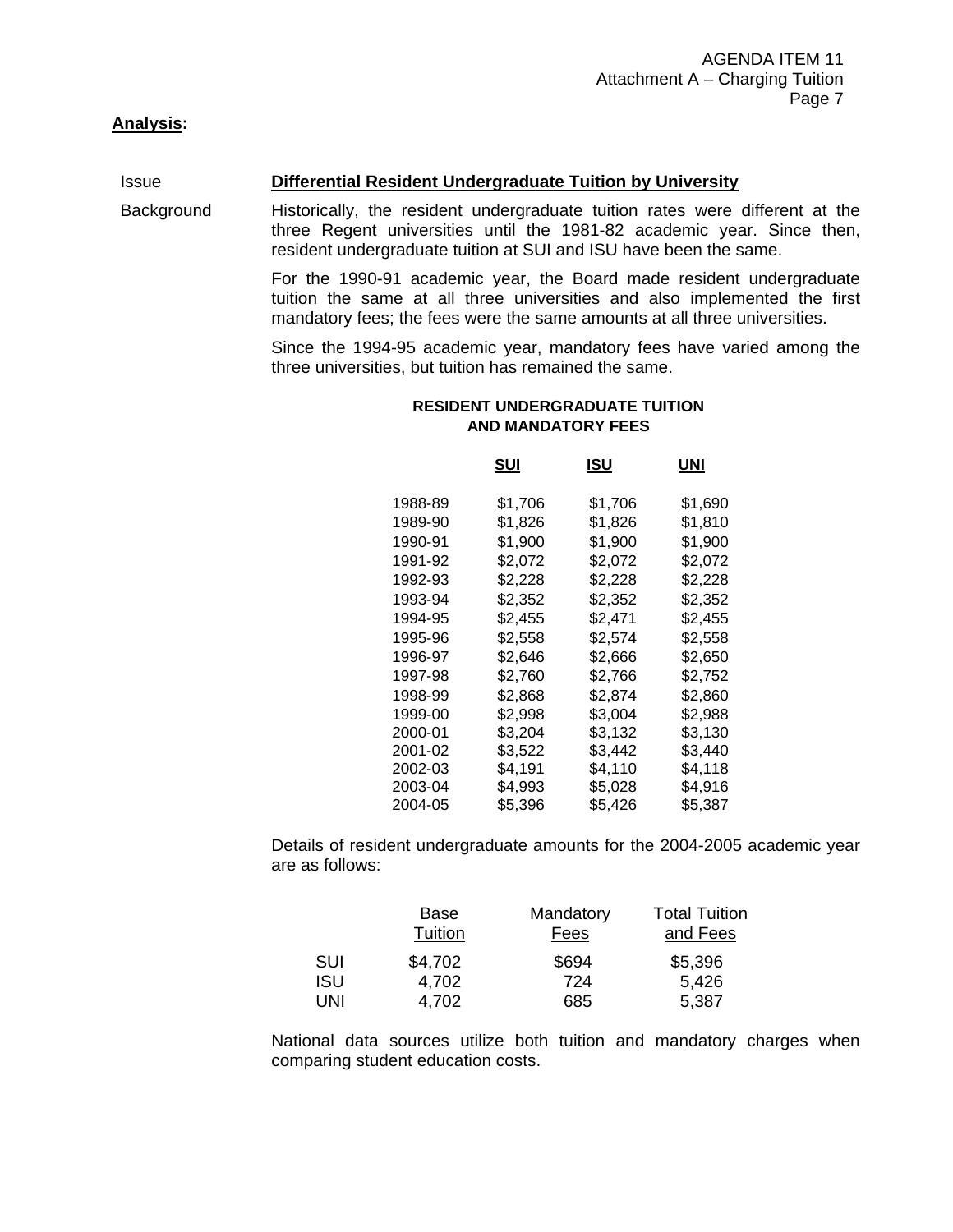Peer Institutions For the 2003-04 academic year, resident and nonresident undergraduate tuition and fees at the University of Iowa and Iowa State University were below the average tuition and fees of their established peer university comparison groups. The University of Northern Iowa undergraduate resident tuition and fees are above the average of its peer group while the undergraduate nonresident tuition and fees are below the average.

| <b>Regent Undergraduate</b><br><b>Tuition and Fees</b>         |         |          |  |  |
|----------------------------------------------------------------|---------|----------|--|--|
| 2003-04 Academic Year<br><b>Nonresident</b><br><b>Resident</b> |         |          |  |  |
| University of Iowa                                             | \$4,993 | \$15,285 |  |  |
| SUI Peer Group Average *                                       | 5,867   | 17,477   |  |  |
| \$ from Peer Group Average                                     | 874     | 2,192    |  |  |
| % of Peer Group Average                                        | 85.1%   | 87.5%    |  |  |
| <b>Iowa State University</b>                                   | \$5,028 | \$14,370 |  |  |
| ISU Peer Group Average *                                       | 5,745   | 16,762   |  |  |
| \$ from Peer Group Average                                     | 717     | 2,392    |  |  |
| % of Peer Group Average                                        | 87.5%   | 85.7%    |  |  |
| University of Northern Iowa                                    | \$4,916 | \$11,874 |  |  |
| UNI Peer Group Average *                                       | 4,785   | 13,004   |  |  |
| \$ from Peer Group Average                                     | (131)   | 1,130    |  |  |
| % of Peer Group Average                                        | 102.7%  | 91.3%    |  |  |

\* Averages exclude Regent institutions.

Carnegie **Classification** 

According to the Carnegie Foundation for Advancement and Teaching classification, the University of Iowa and Iowa State University are classified as Doctoral / Research Universities – Extensive. The University of Northern Iowa is classified as Master's Colleges and Universities I.

The 2000 Carnegie Classification includes all colleges and universities in the United States that are degree-granting and accredited by an agency recognized by the U.S. Secretary of Education. The 2000 edition classifies institutions based on their degree-granting activities from 1995-96 through 1997-98. Definitions of these classifications are as follows:

**Doctoral/Research Universities—Extensive:** These institutions typically offer a wide range of baccalaureate programs, and they are committed to graduate education through the doctorate. During the period studied, the universities in this classification awarded 50 or more doctoral degrees per year across at least 15 disciplines.

**Master's Colleges and Universities I:** These institutions typically offer a wide range of baccalaureate programs, and they are committed to graduate education through the master's degree. During the period studied, the universities in this classification awarded 40 or more master's degrees per year across three or more disciplines.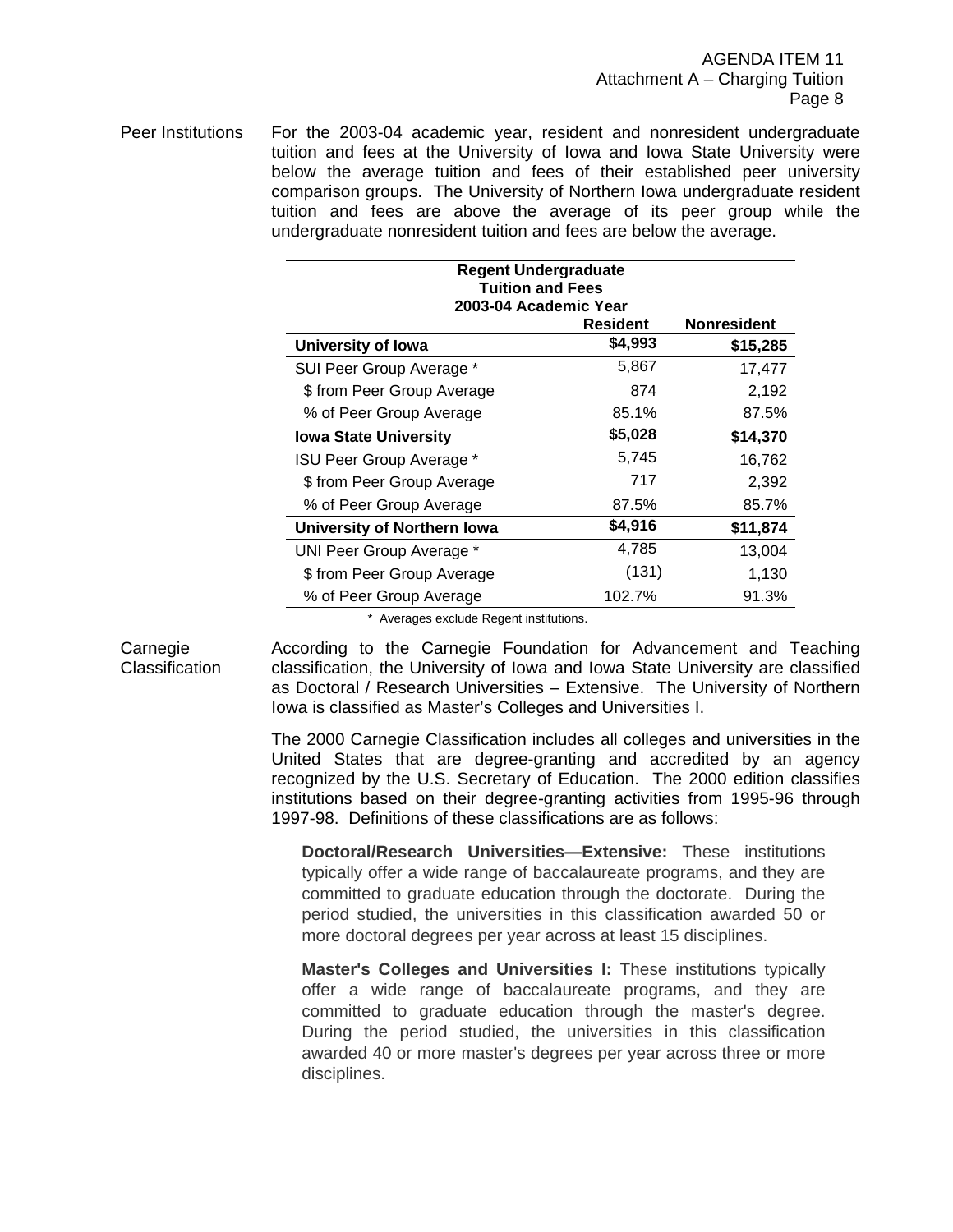Average Salaries Average faculty salaries vary among the institutions. This is partly due to the different cost structures associated with the different Carnegie Classifications. The following table shows the average salary by academic rank for the 2003-04 academic year for each of the Regent universities and their peers according to the Chronicle of Higher Education April 23, 2004, article "Faculty Salaries at More Than 1,400 Institutions".

| <b>Peer Comparisons</b>  |                  |                         |                  |                   |  |
|--------------------------|------------------|-------------------------|------------------|-------------------|--|
|                          |                  | <b>Average Salaries</b> |                  |                   |  |
|                          |                  |                         |                  |                   |  |
|                          |                  | <b>Associate</b>        | <b>Assistant</b> |                   |  |
|                          | <b>Professor</b> | <b>Professor</b>        | <b>Professor</b> | <b>Instructor</b> |  |
| $\overline{\text{SUI}}$  | \$<br>100,800    | \$<br>67,500            | \$<br>59,800     | $\star$           |  |
| Peer Group Average**     | 105,000          | 71,460                  | 62,270           | 52,943            |  |
| Michigan                 | 117,800          | 80,900                  | 66,700           | 58,400            |  |
| Minnesota                | 102,000          | 69,900                  | 60,600           | 45,400            |  |
| Illinois                 | 107,000          | 72,000                  | 64,500           | 46,200            |  |
| <b>Ohio State</b>        | 103,500          | 69,100                  | 62,300           | 60,800            |  |
| Indiana                  | 99,100           | 68,500                  | 59,600           |                   |  |
| <b>UCLA</b>              | 122,400          | 77,000                  | 63,700           |                   |  |
| Wisconsin                | 96,200           | 73,300                  | 63,600           | 50,100            |  |
| Texas                    | 103,200          | 64,900                  | 62,300           | 44,400            |  |
| North Carolina           | 106,300          | 74,100                  | 61,800           | 65,300            |  |
| Arizona                  | 92,500           | 64,900                  | 57,600           |                   |  |
| <b>ISU</b>               | \$<br>92,200     | \$<br>69,200            | \$<br>57,800     | \$<br>37,400      |  |
| Peer Group Average**     | 98,780           | 69,540                  | 60,650           | 47,057            |  |
| Minnesota                | 102,000          | 69,900                  | 60,600           | 45,400            |  |
| <b>Illinois</b>          | 107,000          | 72,000                  | 64,500           | 46,200            |  |
| Michigan State           | 98,300           | 72,400                  | 58,900           | 32,800            |  |
| Ohio State               | 103,500          | 69,100                  | 62,300           | 60,800            |  |
| California, Davis        | 105,000          | 69,800                  | 60,000           |                   |  |
| Purdue                   | 97,200           | 68,800                  | 60,500           | 39,400            |  |
| Wisconsin                | 96,200           | 73,300                  | 63,600           | 50,100            |  |
| Texas A & M              | 95,200           | 67,900                  | 58,900           |                   |  |
| N Carolina State         | 90,900           | 67,300                  | 59,600           | 54,700            |  |
| Arizona                  | 92,500           | 64,900                  | 57,600           |                   |  |
| <b>UNI</b>               | \$<br>78,400     | \$<br>60,800            | \$<br>51,500     | \$<br>44,100      |  |
| Peer Group Average**     | 75,644           | 59,178                  | 49,511           | 37,880            |  |
| Minnesota, Duluth        | 79,900           | 65,500                  | 50,400           | 39,800            |  |
| Ohio, Athens             |                  |                         |                  |                   |  |
| Indiana State            | 70,700           | 56,500                  | 49,000           | 31,000            |  |
| <b>Illinois State</b>    | 73,700           | 57,900                  | 50,600           |                   |  |
| Central Michigan         | 78,800           | 61,200                  | 51,800           | 36,700            |  |
| North Texas              | 76,800           | 58,200                  | 49,900           |                   |  |
| Wisconsin, Eau Claire    | 66,300           | 54,400                  | 47,300           |                   |  |
| Northern Arizona         | 69,500           | 53,200                  | 44,300           | 33,300            |  |
| N Carolina, Greensboro   | 81,400           | 59,800                  | 51,600           | 48,600            |  |
| California State, Fresno | 83,700           | 65,900                  | 50,700           |                   |  |

\* Data not reported.

\*\* Average does not include the Regent universities.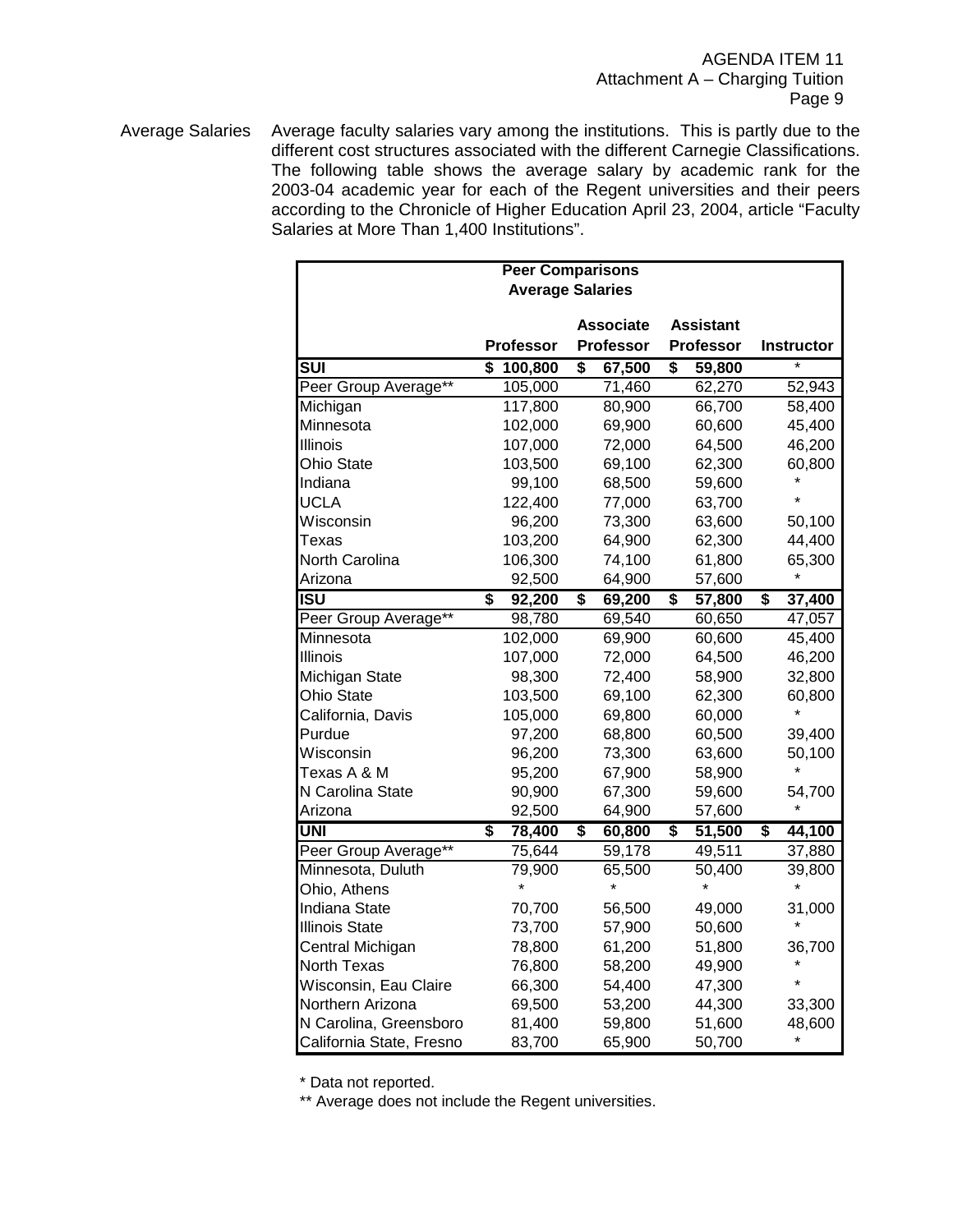AGENDA ITEM 11 Attachment A – Charging Tuition Page 10

 In recent years, faculty salaries at the University of Iowa and Iowa State University have lost significant ground compared to those at peer universities, while the University of Northern Iowa has exceeded its goal as evidenced in the following tables. Data were provided by the institutions in previous memorandums to the Board.









### University of Northern Iowa

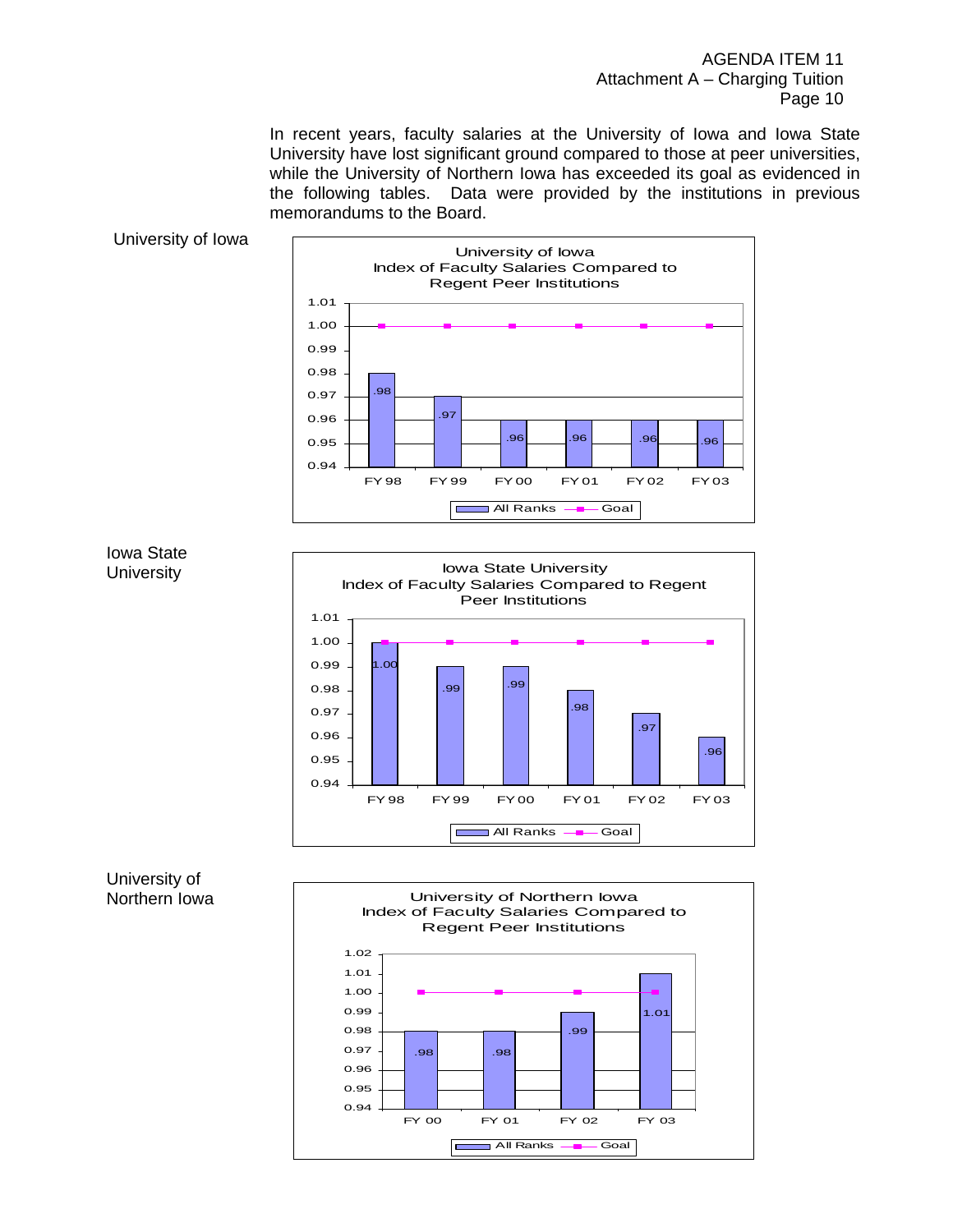Evaluation The University of Iowa and Iowa State University have the following similarities:

- Both are in the doctoral/research universities category
- Both have undergraduate resident tuition and fees below the averages of their established peer university comparison groups
- Both have average salaries below the averages of their peer institutions

The University of Northern Iowa:

- Is a masters college and university
- Has undergraduate resident tuition and fees above the average of its established peer university comparison group
- Has average salaries above the average of its peer institutions
- Has composite unit cost of instruction of \$8,310 for FY 2003 which is lower than the composite unit cost at SUI and ISU (see AGENDA ITEM 12, Unit Cost of Instruction Report)
- Rating Agency **Comments** Rating analysts have indicated that they believe tuition rates are negatively impacting enrollment at the University of Northern Iowa. When Standard and Poor's recently downgraded the dormitory bonds at UNI, it stated the following:

(the University has) "significantly less enrollment resiliency to large tuition increases than Iowa's two larger state universities".

"The negative outlook reflects the expectation of continued stressed financial and programmatic operations due to weakened levels of state financial support, limited capacity to absorb tuition increases, and statemandated salary costs. Demographic and competitive pressures compound enrollment declines and tuition sensitivity".

- Conclusion A uniform base tuition for the three Regent universities may no longer be responsive to the situations of the individual universities. A common tuition rate has the potential to help one institution to reach or exceed the mid-point of its peer institutions while the others remain near the bottom.
- Recommendation The Board Office recommends the Board authorize the Board Office to consider proposing differential tuition rates for resident undergraduate students by institution when presenting proposed rates for the 2005-2006 academic year.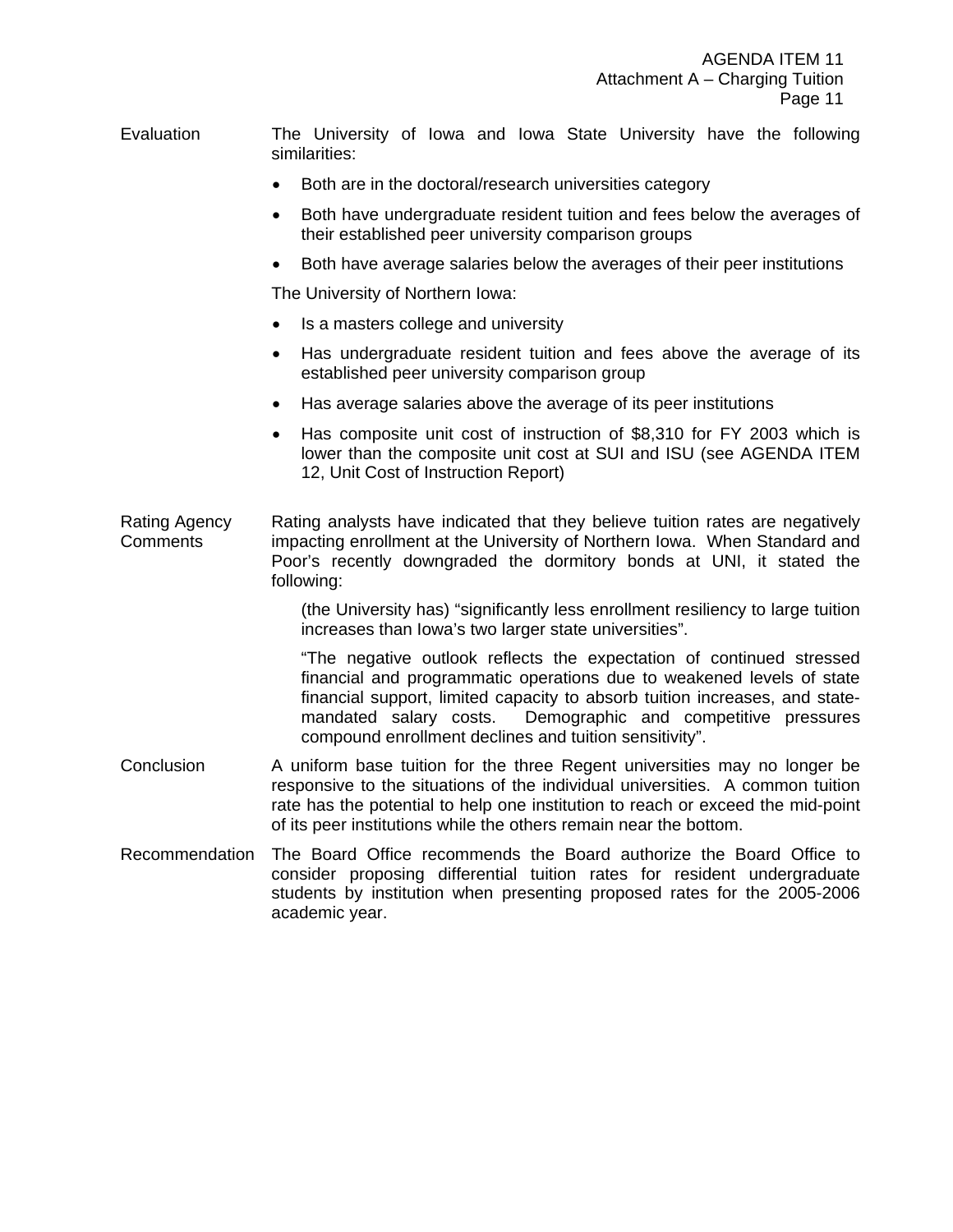# Issue **Differential Undergraduate Tuition by Upper and Lower Division**

Background The cost to educate upper division students (juniors and seniors) is typically more expensive than those associated with lower division students (freshman and sophomores), as evidenced in the Unit Cost Study (AGENDA ITEM12). Upper division students are generally enrolled in advanced courses that are taught almost exclusively by tenure track faculty and involve laboratories and studios or use of expensive scholarly resources in the libraries and technology labs.

> Some universities have a higher rate of tuition for upper division students than lower division students. Within the Regent peer universities, the University of Michigan, Indiana University, and Michigan State University have policies in place that have differential tuition rates depending on the undergraduate level status. These universities use a set number of credit hours to determine upper versus lower division status.

> In response to public concerns about tuition pricing, some have advocated charging a fixed price through an individual student career. Such proposals would actually result in lower charges to students during the time the cost of their education is higher.

Evaluation Advantages for differential tuition by student classification:

- Price could be aligned more closely with the cost of programs.
- Revenues could be increased by retaining students through the upper division years.
- Lower tuition rates for entering students provide a price advantage for those students which could impact their decision on where to attend postsecondary education, thereby enhancing entering student enrollment.

Disadvantages for differential tuition by student classification:

- While classroom instruction costs are less for lower-division students, there are increased costs resulting from a higher need for academic advising, counseling, and retention programs.
- Students may reduce course loads to avoid the higher tuition cost and increase time to graduation which would lower the four- and six-year graduation rates. (The University of Minnesota moved away from differential tuition by student classification approach for this reason.)
- Implementation would be complicated with credits earned in high school, transferred, tested-out, or earned in pursuit of an earlier abandoned major that do not apply to current majors.
- Students taking more credits than actually needed to graduate, such as honors and music students, would have to pay higher tuition rates for those excess hours, which may reduce their desire to take the additional educational coursework.

### Recommendation The Board Office is not recommending a tuition charge differential by upper and lower division classification of students.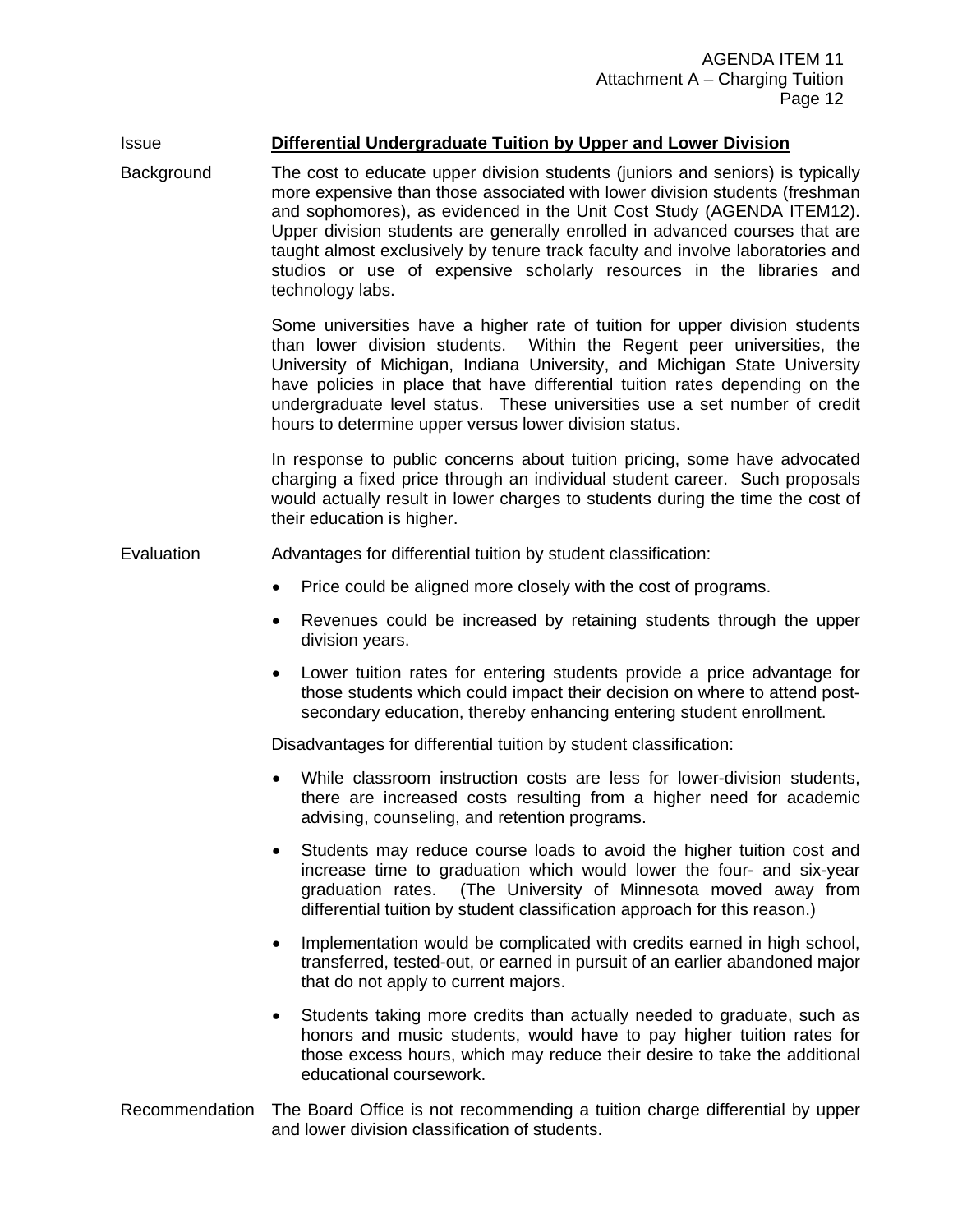# Issue **Differential Undergraduate Tuition by Program / College**

Background Currently, the Regent universities do not have differential undergraduate tuition by program; however, the University of Iowa and Iowa State University have mandatory computer fees that vary by program.

> Some universities charge differential tuition based on the type of course, program, or college. This is done for high demand programs that have higher costs due to the need for specialized equipment or labs, individualized instruction, or market-based differences in faculty salaries. The additional revenue is allocated to the particular program or college to help offset the increased costs.

> Within the Regent institutions peer universities, the University of Michigan, Michigan State University, Indiana University, Purdue University, University of Illinois, and the University of California, Los Angeles have policies in place that use this method.

> Public higher education is a fundamental public good. Charging an undergraduate student a higher tuition based on a higher cost or higher demand program follows a privatization model. Differential tuition for undergraduate students by program or college could preclude a student from seeking a certain degree based on ability to pay. The same undergraduate base tuition provides students with an opportunity to pursue an educational direction without the added burden of differential program costs.

Evaluation Advantages for differential tuition by program or college:

- Price is aligned more closely with the cost of programs.
- Potential to provide increased revenues to programs / colleges with higher costs.
- Programs that have higher rates generally are programs that lead to greater potential for the graduates so the students cost is offset by the benefit.

Disadvantages for differential tuition by program or college:

- Violates a philosophical core value of Regent higher education accessibility.
- Bias career choice and complicate changes of major
- Limit access to those with financial need
- Enrollment declines in the higher priced programs
- Influx of students in some colleges due to lower price, such as Liberal Arts, yet there are some very expensive majors in this college.
- Complicates billing of tuition and communicating charges to students.
- Recommendation The Board Office believes that without a better tool to determine the true cost of each program and formula for appropriately allocating differential tuition revenues, it would be difficult to successfully implement differential tuition by college or program. The Board Office is not recommending a differential tuition charge by college or program at this time.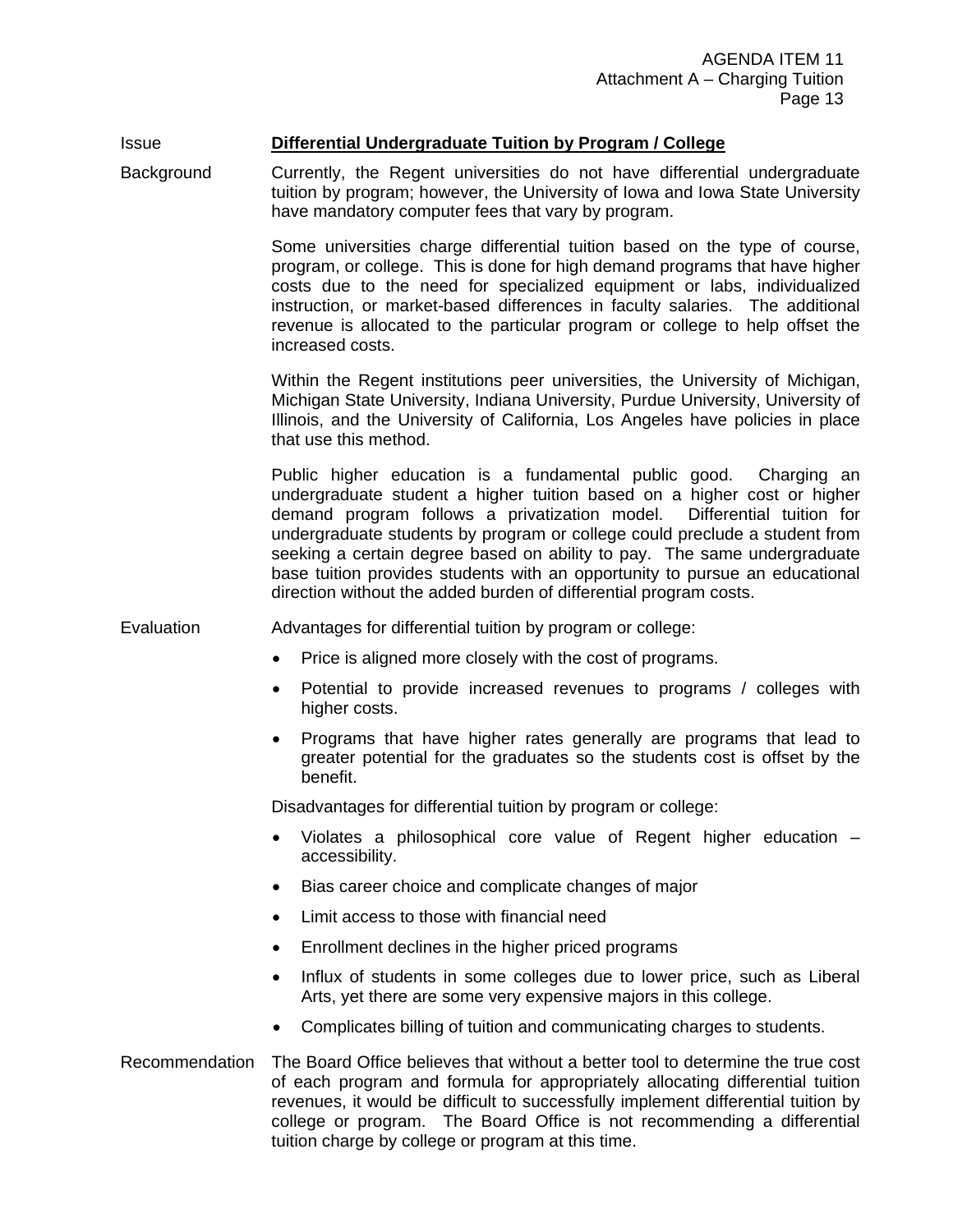### Issue **Undergraduate Tuition per Credit Hour for All Hours Or Over 18 Hours Per Semester**

Background Currently, the Board's policy on tuition includes a fixed amount for 12 credits per term and over, a fixed amount for 0-2 credits per term and an additional amount for each credit from 3-11 credits per term.

> Graduation requirements include a fixed number of credit hours. To graduate in four years, students must take an average of 15.5 credit hours per semester.

> Some institutions charge a tuition rate for every credit hour taken. Within the Regent peer universities, Indiana University, the University of Texas, Texas A & M University, Michigan State University, University of Minnesota, Duluth, Illinois State University, Central Michigan University, and North Texas University charge tuition by the credit hour. (see page 6)

> Some institutions charge additional tuition per credit hour over 18 credit hours. Within the Regent institutions peer universities, the University of Michigan, University of Wisconsin, Indiana State University, and the University of Wisconsin, Eau Claire all have policies in place that charge additional tuition on a per credit hour basis for those credit hours over 18.

> Students who take a greater number of credit hours tend to be those that are high ability students, honors students, and / or non-resident students.

> The Pennsylvania State System of Higher Education conducted an informal survey in fall 2003 because they were considering changing from a flat rate for 12-18 credits to charging completely on a per-credit basis.

- There were several universities that actually changed from a per-credit basis to a full-time tuition band of 12-18 credits citing reasons such as:
	- 1. Provide incentives for students to take more courses;
	- 2. Reduce administrative expenditures due to drops and changes, and
	- 3. Assist families in budgeting tuition costs more accurately.
- Some universities moved to a per-credit hour charge to generate more revenue and then returned to a flat full-time rate after a couple of years because the change did not generate the expected revenue. In some cases, dramatic enrollment declines were experienced.
- Other universities changed to a per-credit hour and did see significant increases in tuition revenues, especially for commuter campuses as opposed to residential campuses such as the Regent universities.

**Evaluation** 

Advantages for charging tuition for every credit hour taken:

Per Credit Hour

- Impartial pricing structure because students pay for all courses taken.
- Possible increase of revenues to the universities.

Disadvantages of charging tuition for every credit hour taken:

- Decreases in enrollment may occur.
- The four-year graduation rates could be negatively impacted since students may take fewer hours for financial reasons.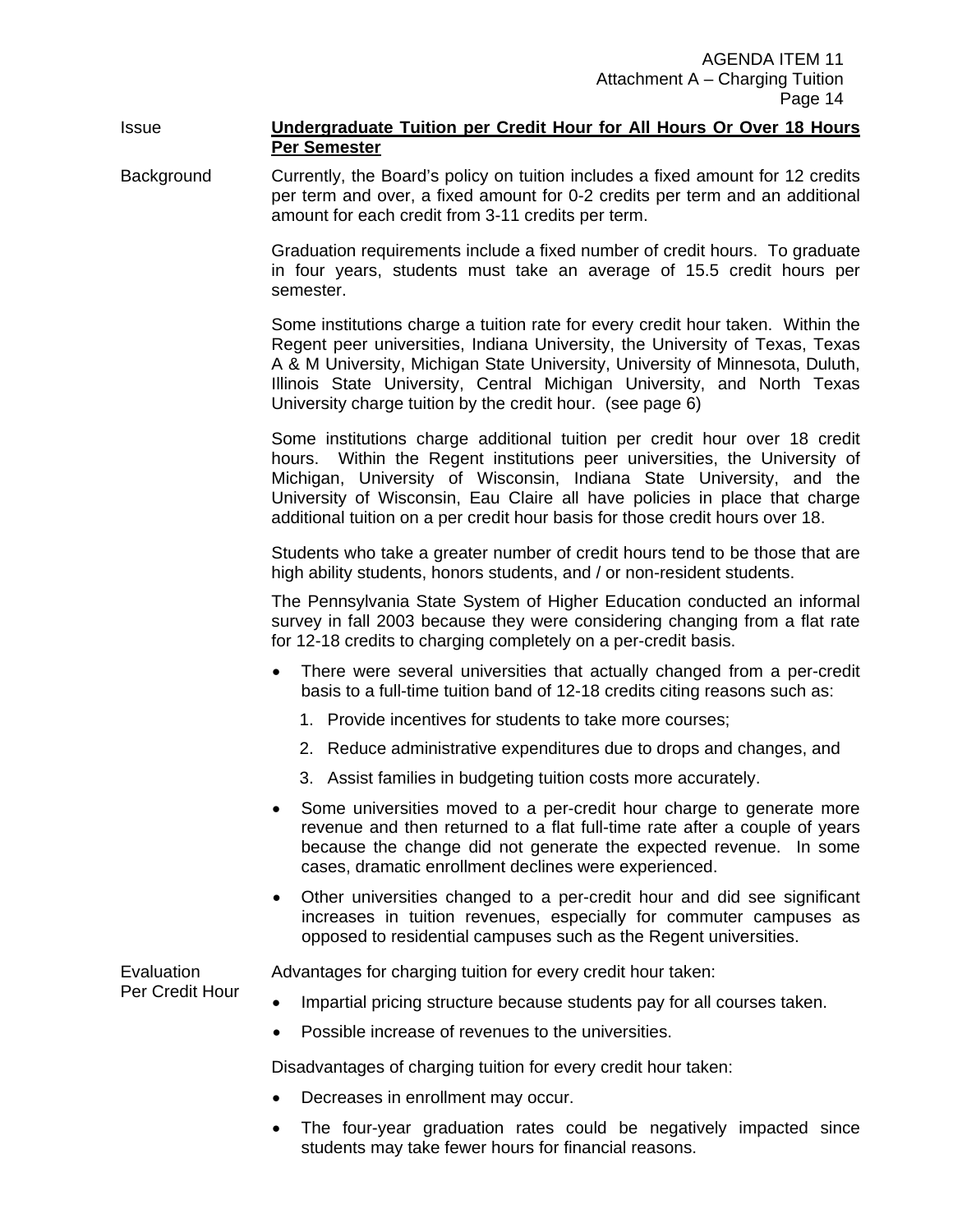- May limit freedom for students to explore classes outside identified major.
- Determination / adjustments of financial need and awards would be complicated.
- Increased administrative time to bill and adjust bills for drops and changes.
- Cost predictability per semester would be hindered.

Advantages for charging tuition per credit hour for all hours that exceed 18 per semester:

- Simplify the drop / add process because students would not be as likely to sign up for as many classes as possible with the plan of dropping if they get into all of the classes.
- Relatively few students take more than 16 credit hours per semester.
- Availability of classes may be increased under the assumption that some students will not take an overload.
- Potential increase of revenues to the universities.

Disadvantages of charging tuition per credit hour for all hours that exceed 18 per semester:

- Some students may not take more than 18 hours if it adds additional financial burden.
- May discourage capable students from taking overload credits to graduate early.
- Recommendation The Board Office does not recommend the Board change to a policy of charging tuition per credit hour taken at this time.

The Board Office does recommend the Board authorize the Board Office to consider proposing an appropriate per credit hour rate for over 18 hours per semester when presenting proposed rates for the 2005-2006 academic year.

Policy Manual Regent Policy Manual §8.02D would need to be rewritten as follows:

Changes

1 Tuition for Students Taking an Overload

An additional tuition fee will not – be charged for any overload credits greater than 18 credit hours per semester taken by a full-time student at a Regent university.

**Evaluation** Per Credit Hour Over 18 Hours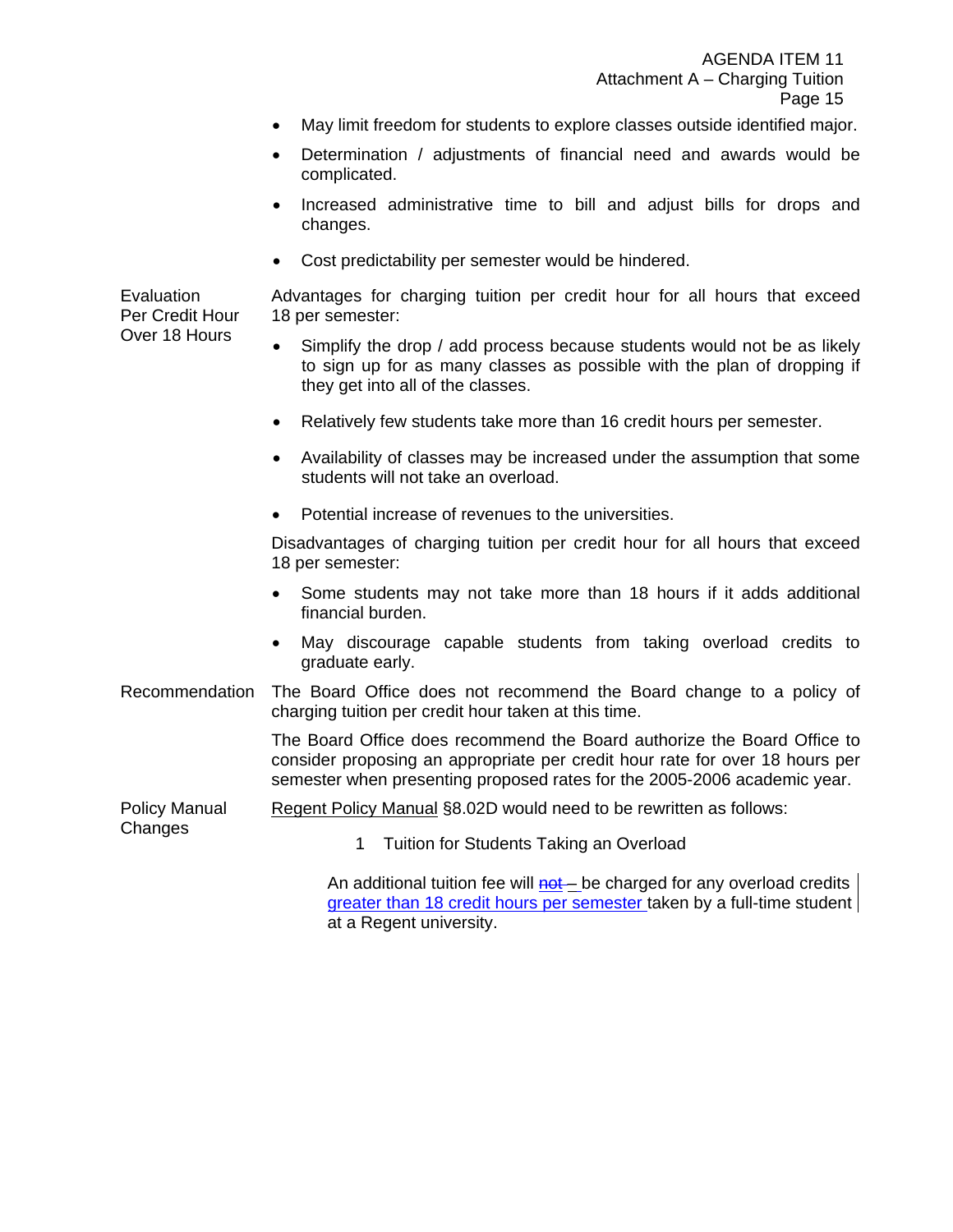# Issue **Differential Tuition for Graduate / Professional Programs**

Background Tuition surcharges have been set by the Board for various professional and graduate programs. These surcharges represent earmarked amounts for specific colleges and purposes. Students enrolled in specific colleges pay the surcharge in addition to the University's base tuition and receive the benefits of additional resources. Once a surcharge is implemented, it becomes part of the base tuition for the following years.

> Currently, the process involves the universities proposing a surcharge amount with supporting data to justify the proposals. Such data include information on peer institutions with similar programs and the planned uses of the additional tuition revenues to be generated by the increase in surcharge.

> Through this process, the Board essentially sets differential tuition for graduate and professional programs.

- Evaluation Many graduate and professional programs charge different tuition based on needs of the programs, changes in instructional focus, and market rates. Students who are willing to invest in this level of education see the benefits. The return on the student's investment can be significant.
- Recommendation The Board Office is recommending that the Board eliminate the use of surcharges and instead establish a policy allowing differential tuition for both graduate and professional programs.
	- o During the tuition process, institutions would be required to propose a specific increase for each graduate and professional program with a proposed differential tuition and provide appropriate supporting data.

The Regent Policy Manual does not currently address surcharges. The Board Office recommends the following language be added to the Regent Policy Manual §8.02 to address differential tuition for graduate and professional programs.

8.02.C(5) On an annual basis, institutions are required to submit proposals to the Board Office for increases in specific graduate and professional programs for both resident and non-resident students that the institution believes is necessary to conduct the program.

> This process would be outside the process of setting all other graduate program tuition increases.

> Institutions will be required to provide the following supporting data:

- o Peer comparisons and supporting market data
- o Consideration given to affordability for resident students
- o Planned use of revenues

Institutions will be responsible for informing the Board on the planned allocation of tuition revenues generated by the differential tuition amount.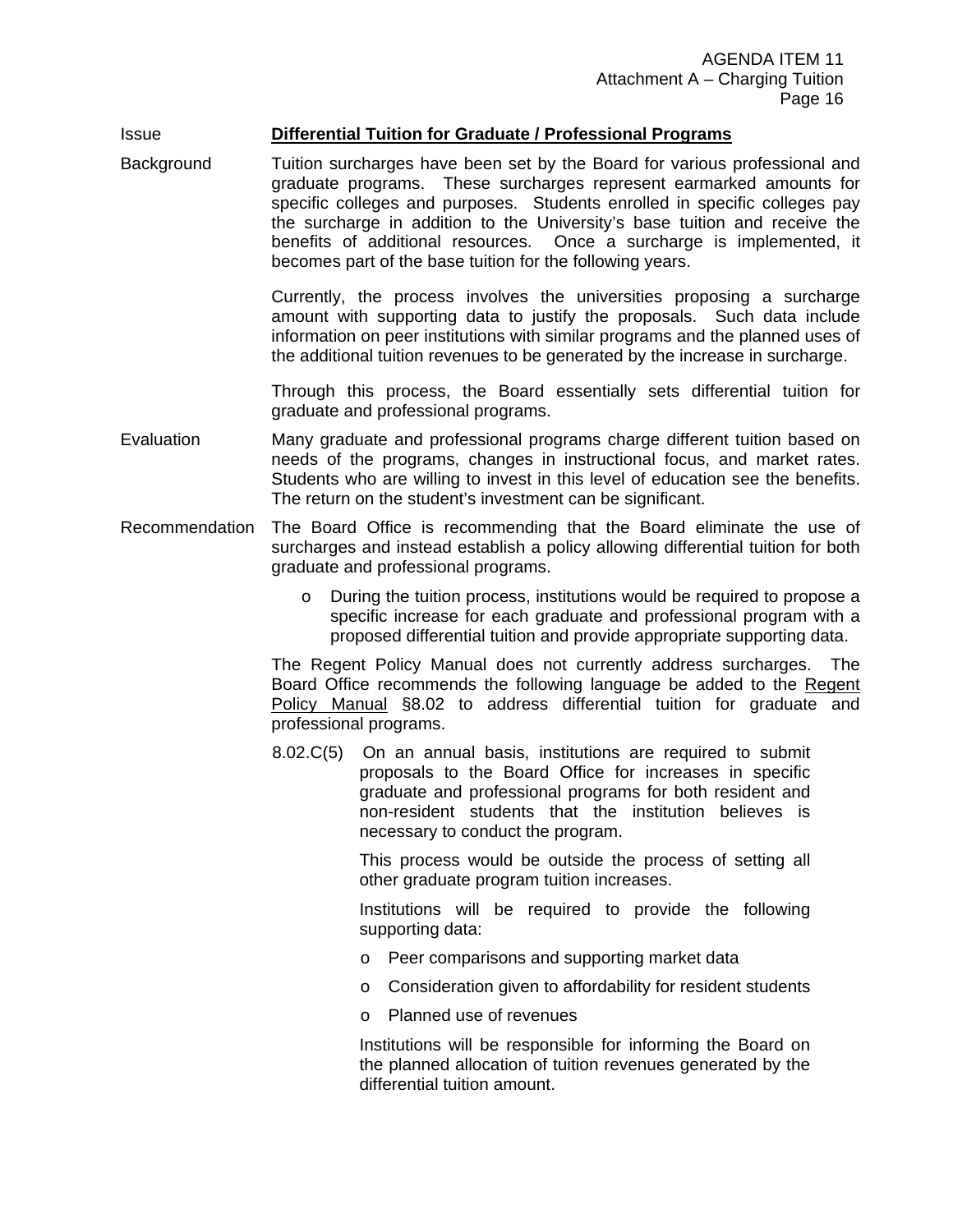# Issue **Tuition at SUI that Board Currently Does Not Set**

- Background The Board has statutory responsibility for setting all tuition at the Regent universities. Currently, the University of Iowa has some Executive MBA (EMBA) programs with a different tuition structure that is not being brought to the Board annually for approval.
- Definition The Executive MBA program at The University of Iowa Henry B. Tippie School of Management is a selective and stimulating program of advanced studies in management and strategy. The 21-month program is designed for executives to complete while maintaining a full-time position. Throughout the academic year, classes meet one day per week—alternately on Fridays or Saturdays. In addition to classroom time, students spend approximately 20 hours a week in individual or group study.

The EMBA staff handle all program details including registration, book purchases, graduation arrangements, room reservations, meals, snacks and all required travel arrangements. Free parking is also provided.

The programs not currently being brought to the Board include the following:

- Executive MBA in Iowa City
	- The all-inclusive \$43,000 fee for the program covers tuition, books, supplies, computer software, group luncheons, all international trip expenses (except for airfare) as well as food and lodging during a full week on campus each August.
- Executive MBA in Des Moines
	- The all-inclusive \$47,000 fee for the program covers tuition, books, supplies, computer software, parking, group luncheons, and room and board during the two on-campus residency weeks and the international seminar. Students are required to pay for transportation to class and airfare for the 7- to 10-day international seminar. This fee structure is guaranteed for the participant's two consecutive years in the program.
- Executive Engineering MBA
	- The all-inclusive \$53,500 fee for the program covers tuition, books, supplies, computer software, parking, group luncheons, and room and board during the two on-campus residency weeks and the international trip. Students are required to pay for transportation to class and airfare for the ten-day international seminar. This fee structure is guaranteed for the participant's two consecutive years in the program.
	- This is a joint program offered by SUI and ISU. Students earn a MBA from the SUI and Master of Engineering in Systems Engineering from ISU.
- International Executive MBA Hong Kong
	- The all-inclusive fee of \$28,000 covers tuition, supplies, assessment fee and online community support. SUI receives 60% and the China Education Group (CEG) gets 40%. CEG bears all of the up-front costs and risks.
- Recommendation The Board Office recommends that the University of Iowa bring proposed tuition increases with supporting rationale for these programs to the Board for approval during the scheduled tuition discussion.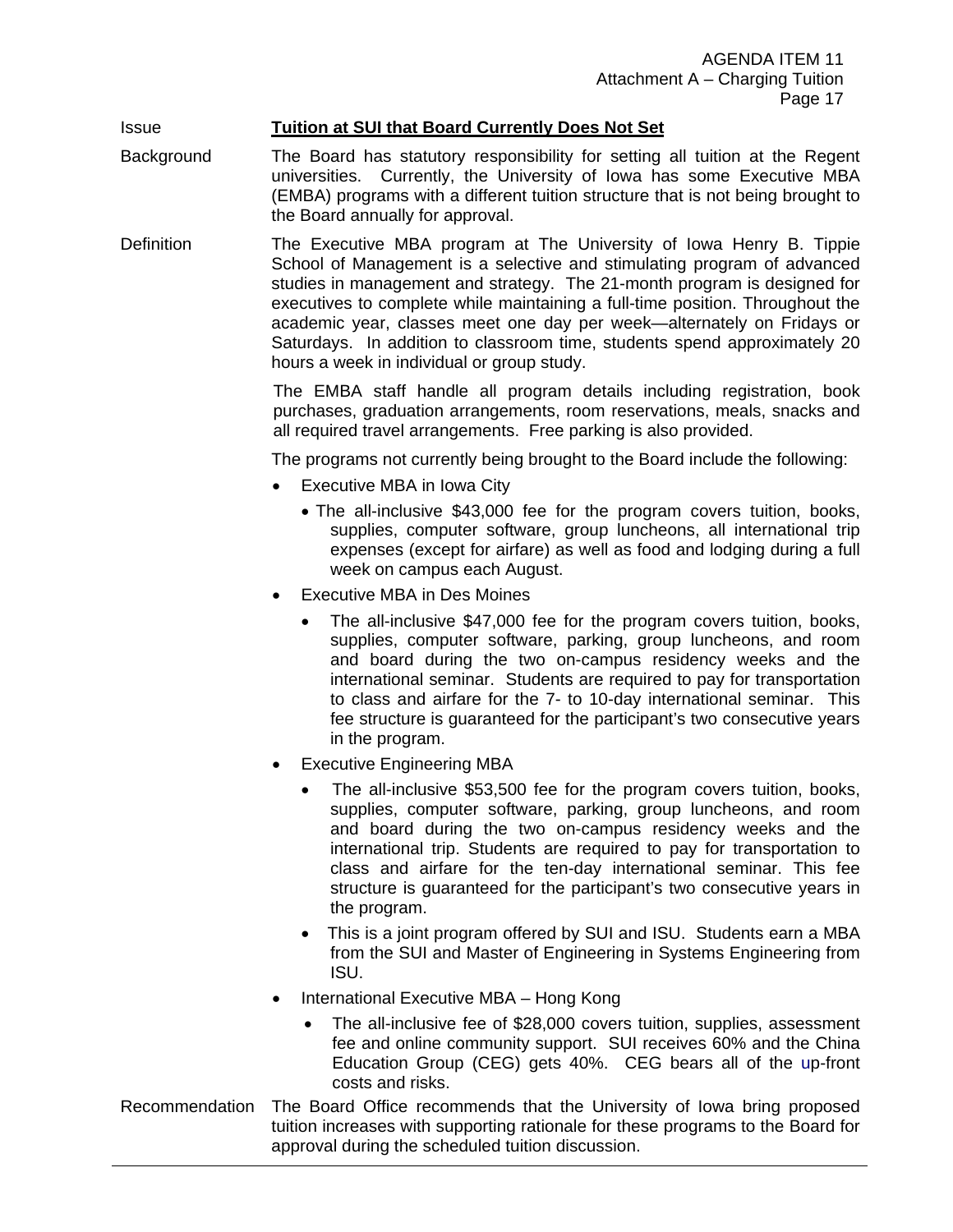### **BUDGETING PROCESSES**

#### **Background:**

 Currently, tuition and fees are not accounted for consistently among the Regent universities. There are two major fund types at each university – the general operating fund and the restricted fund.

- General operating funds include operating appropriations, some federal funds, interest income, tuition and fee revenues, reimbursed indirect costs, and sales and services.
- Restricted funds are specifically designated or restricted for a particular purpose or enterprise and include capital appropriations, tuition and fee revenues, tuition replacement appropriations, gifts, sponsored funding from federal and private sources, residence system revenues, athletics, as well as other auxiliary or independent functions such as parking and utility systems.

Tuition and fee revenues are recorded in both funds. The universities report that tuition and fee revenues may be placed in the restricted fund when the revenues are expected to be used in a certain way. This would include tuition or fees that are restricted for a specific purpose.

The universities report that placing these in the restricted funds provides better cost accounting to track related revenues and expenses. The current practice is in accord with Generally Accepted Account Principles (GAAP).

### **Analysis:**

Rationale The Board Office believes this is an area that requires further understanding of all the variables at each institution. The categories that should be considered:

> Tuition including base tuition, tuition-related miscellaneous fees, continuing education courses, off-campus / distance education courses, credit / noncredit courses, degree / non-degree courses.

> Fees including mandatory fees, miscellaneous fees, fees that support bonded projects, and student specific fees

Recommendation The Board Office recommends that a collaborative study with the Regent institutions and the Board Office be conducted to evaluate the accounting of tuition and various fee revenues in the general operating and restricted funds. The study should specifically address tuition-related miscellaneous fees, credit vs. non-credit courses, and degree vs. non-degree programs. The study should determine if it would be appropriate to have a consistent methodology among the universities and be completed by March 1, 2005.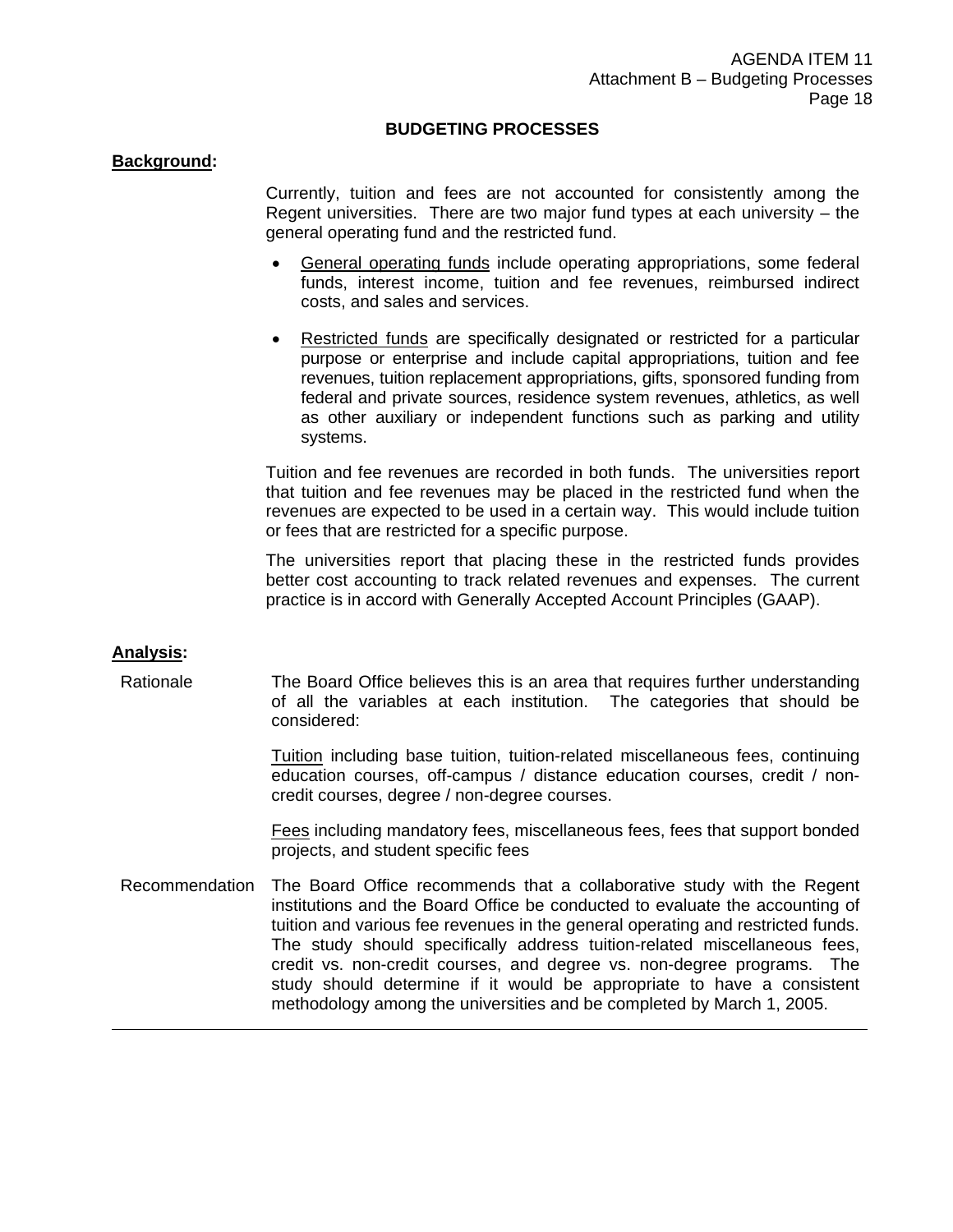# **FEES FOR ATHLETICS**

### **Background**

 Intercollegiate athletics at the Regent universities are not self-supporting activities. Each University provides some general university support to its athletic department. In addition, mandatory student fee revenues support either debt service and / or operations of the athletic departments at each of the Regent universities.

FY 2004 Budgets The FY 2004 university athletic revenue budgets total \$77.9 million as illustrated in the following table.

|                           | FY 2004 Budgeted Athletic Revenues |                         |              |                       |             |                       |              |
|---------------------------|------------------------------------|-------------------------|--------------|-----------------------|-------------|-----------------------|--------------|
|                           | <b>SUI</b>                         | $%$ of<br><b>Budget</b> | <b>ISU</b>   | % of<br><b>Budget</b> | <b>UNI</b>  | % of<br><b>Budget</b> | Total        |
| Sports Income             | \$18,695,700                       | 44.4%                   | \$9,954,367  | 35.6%                 | \$1,038,525 | 13.2%                 | \$29,688,592 |
| Athletic Conference/      |                                    |                         |              |                       |             |                       |              |
| <b>NCAA Support</b>       | 10,419,000                         | 24.8%                   | 5,194,403    | 18.6%                 | 250,000     | 3.2%                  | 15,863,403   |
| <b>General University</b> |                                    |                         |              |                       |             |                       |              |
| Support <sup>1</sup>      | 2,389,361                          | 5.7%                    | 3,165,951    | 11.3%                 | 4,300,764   | 54.8%                 | 9,856,076    |
| <b>Student Fees</b>       | $1,401,944^2$                      | 3.3%                    | 1,106,700    | 3.9%                  | 1,224,300   | 15.6%                 | 3,732,944    |
| Other Income              | 9,193,541                          | 21.8%                   | 8,564,500    | 30.6%                 | 1,037,500   | 13.2%                 | 18,795,541   |
| Total                     | \$42,099,546                       |                         | \$27,985,921 |                       | \$7,851,089 |                       | \$77,936,556 |
|                           |                                    |                         |              |                       |             |                       |              |

<sup>1</sup> Includes diversity support at UNI.

<sup>2</sup> For debt service, not operations.

Program **Differences** The three athletic programs vary significantly which is evident in the revenues generated, conference revenues received, and the amount of general university support provided. Some of the key differences among the programs are highlighted in the following table.

|                              | SUI   | ISU  | UNI  |
|------------------------------|-------|------|------|
| <b>Number of Sports</b>      | 24    | 18   | 18   |
| Men / Women                  | 12/12 | 7/11 | 8/10 |
| Division                     | 1-A   | 1-A  | 1-AA |
| <b>Budgeted Scholarships</b> | 271   | 237  | 187  |

Scholarships When the athletic departments award athletic scholarship to student athletes, departments become responsible for paying the costs related to those scholarships, such as tuition, room and board. The tuition payments are an expense of the Department and a source of revenue for the general university.

FY 2004 scholarships are budgeted at \$13.7 million, as follows:

| University of Iowa           | \$6,355,404  |
|------------------------------|--------------|
| <b>Iowa State University</b> | 4.792.497    |
| University of Northern Iowa  | 2,508,541    |
| TOTAL                        | \$13,656,442 |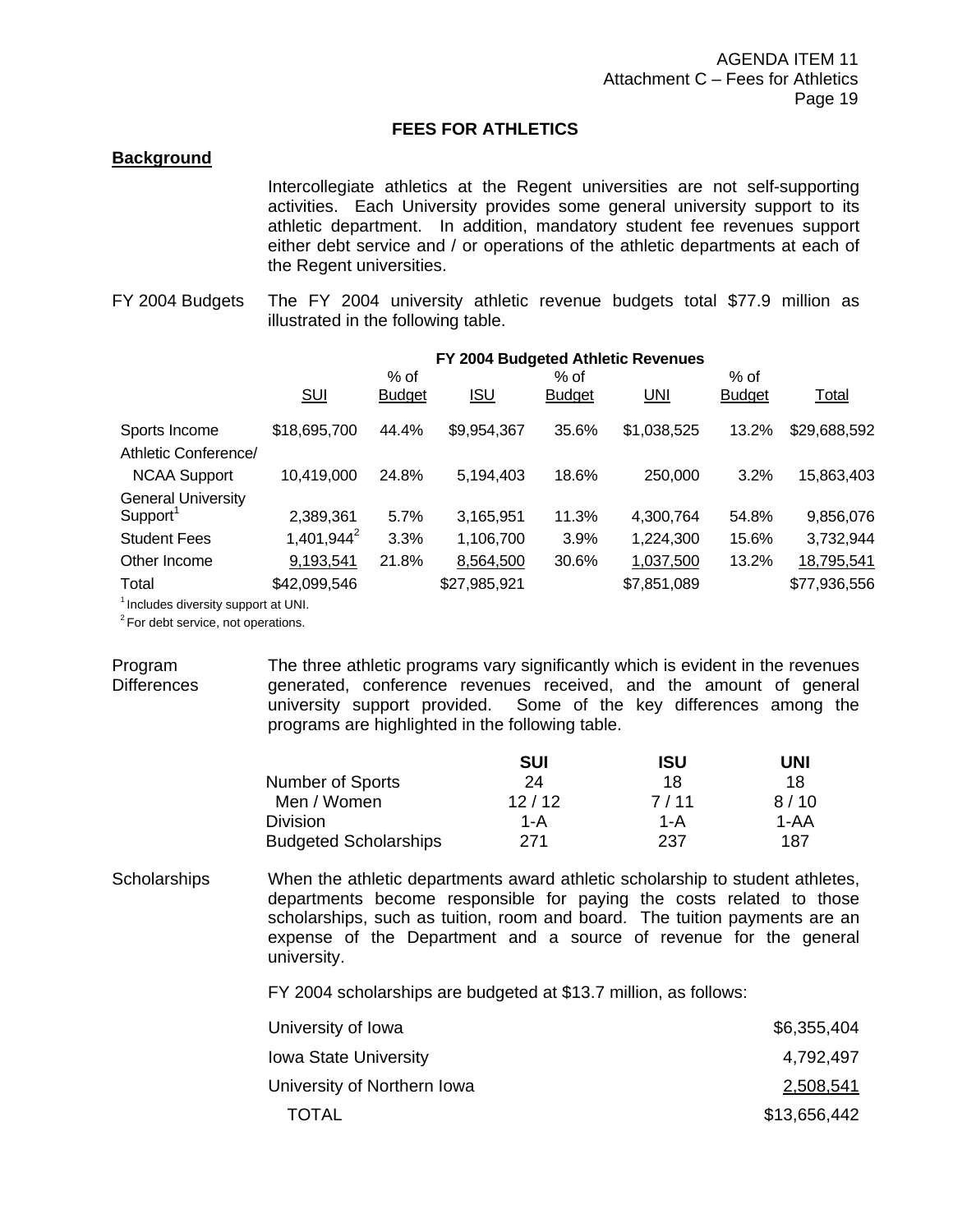Outside Requirements Intercollegiate athletics must comply with external requirements such as those set by the National Collegiate Athletic Association (NCAA) and the federal government.

- Title IX of the Higher Education Amendments of 1972 forbids sex discrimination at any college or school that receives federal funds. Sports opportunities for women athletes have increased significantly since Title IX was approved and the universities have increased their allocation of general funds to support the increased opportunities.
- The federal Equity in Athletics Disclosure Act (EADA) of 1994 requires all coeducational institutions of higher education that participate in any Federal student financial aid program and have intercollegiate athletics programs to provide information for gender equity purposes. The EADA reports are to be available for inspection by October of each year for the previous reporting period.

# **Analysis:**

- Study The Board Office, in consultation with the universities, considered whether there should be limits placed on the amount of mandatory student fees and general university funds devoted to intercollegiate athletics at each institution.
- Evaluation The three Regent universities have very different systems and needs for funding athletics as evidenced in the table on the previous page.
	- General university support ranges from \$2.4 million (5.7% of budget) at SUI to \$4.3 million (54.8% of budget) at UNI.
	- Sports income ranges from \$1.0 million (13.2% of budget) at UNI to \$18.7 million (44.4% of budget) at SUI.
	- Conference revenue / NCAA income ranges from \$250,000 (3.2% of budget) at UNI to \$10.4 million (24.7% of budget) at SUI.
	- Other income ranges from \$1.0 million (13.2%) of budget) at UNI to \$9.2 million (21.8% of budget) at SUI.

In addition, the Athletic Departments have significantly different scholarship costs as illustrated in the table above and consequently provide varying amounts of scholarship revenues to the universities.

Recommendation The Board Office recommends that a study be conducted with the Regent institutions and Board Office to evaluate the funding structure of each athletic department. This study would include comparisons to appropriate peers, the amount of revenue intercollegiate athletics provides to the universities including tuition revenue from athletic scholarships, and any other pertinent information to determine an appropriate allocation of general university support and appropriate levels of funding from mandatory student fees. The study should be completed prior to setting of tuition for 2005-2006.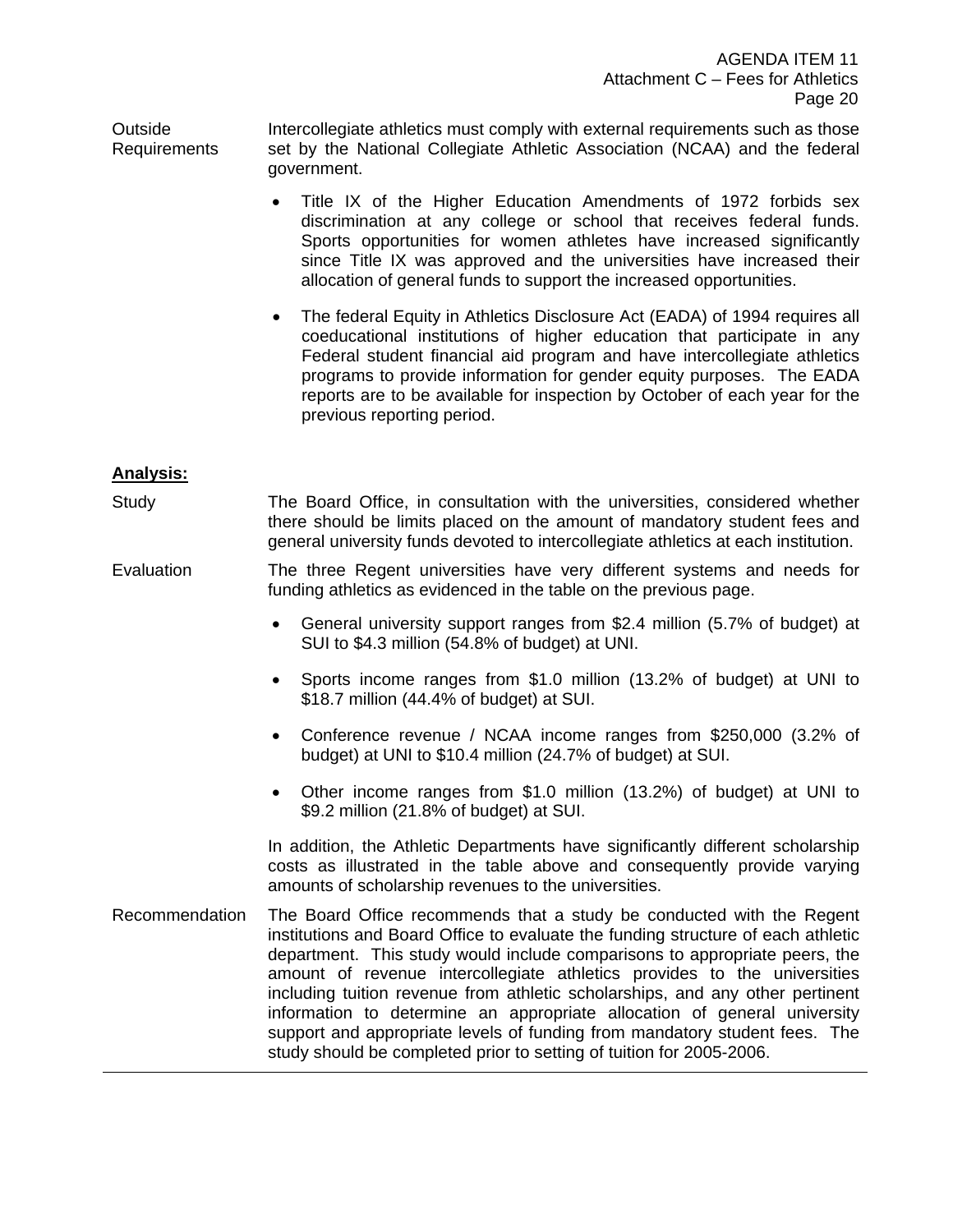## **LAKESIDE LABORATORY**

### **Background:**

- Board of Regents **Responsibility** In 1947, the Board of Regents was made responsible, under the terms of a trust, for the operation and management of Lakeside Laboratory, which has served as a biological field station since 1909.
- **Organizational Structure** In 1993, the Board approved a new organizational structure consisting of a "Coordinating Committee" and a three-year strategic plan for the Laboratory. This action was taken as a result of the identification of a series of problems at the Laboratory including declining enrollments, deteriorating facilities, poor community relations, and difficulties in interinstitutional coordination.

With Board approval, the new Coordinating Committee hired a new Director for Iowa Lakeside Laboratory and began implementation of the three-year strategic plan. Within three years, all of the major planning goals had been achieved and major problems had been resolved.

At its February 2000 meeting, the Board approved changes in the structure of the Lakeside Laboratory Coordinating Committee. The provosts of each university are now the representatives of the universities on the Coordinating Committee. Other members of the Coordinating Committee include a representative of the community and the Deputy Executive Director of the Board of Regents who serves as chair.

**Infrastructure Improvements** Within the last 10 years, there have been a number of improvements at the Lakeside Laboratory.

- The Friends of Iowa Lakeside Lab, Inc. raised over \$1.3 million to build the new Waitt Water Quality Laboratory and continue to actively raise additional funds for an endowment for the Water Quality Lab and other improvements at Lakeside Lab.
	- Other recent infrastructure improvements include:
	- Donation of two houses and acquisition, relocation and setup of motel/hotel buildings from the Brooks Resort and the Grand Hotel to provide improved housing for faculty, staff and students;
	- Appropriation of \$140,000 by the 1997 General Assembly for renovations at the Laboratory; these funds were used for improvements to the Mess Hall.
	- Repair of the sewer system, purchase of new computers and installation of a new phone system.
	- Appropriation of \$390,000 by the 2002 General Assembly to provide improvements to Mahan Hall and Macbride Lab.
- **Consortium** Agreement In October 2001, the Board approved a Lakeside Laboratory Consortium Membership Agreement for non-Regent institutions; the Agreement is intended to extend the use of the Lakeside Laboratory to faculty and students of other colleges and universities, either within or outside the State of Iowa. Drake University has joined the consortium.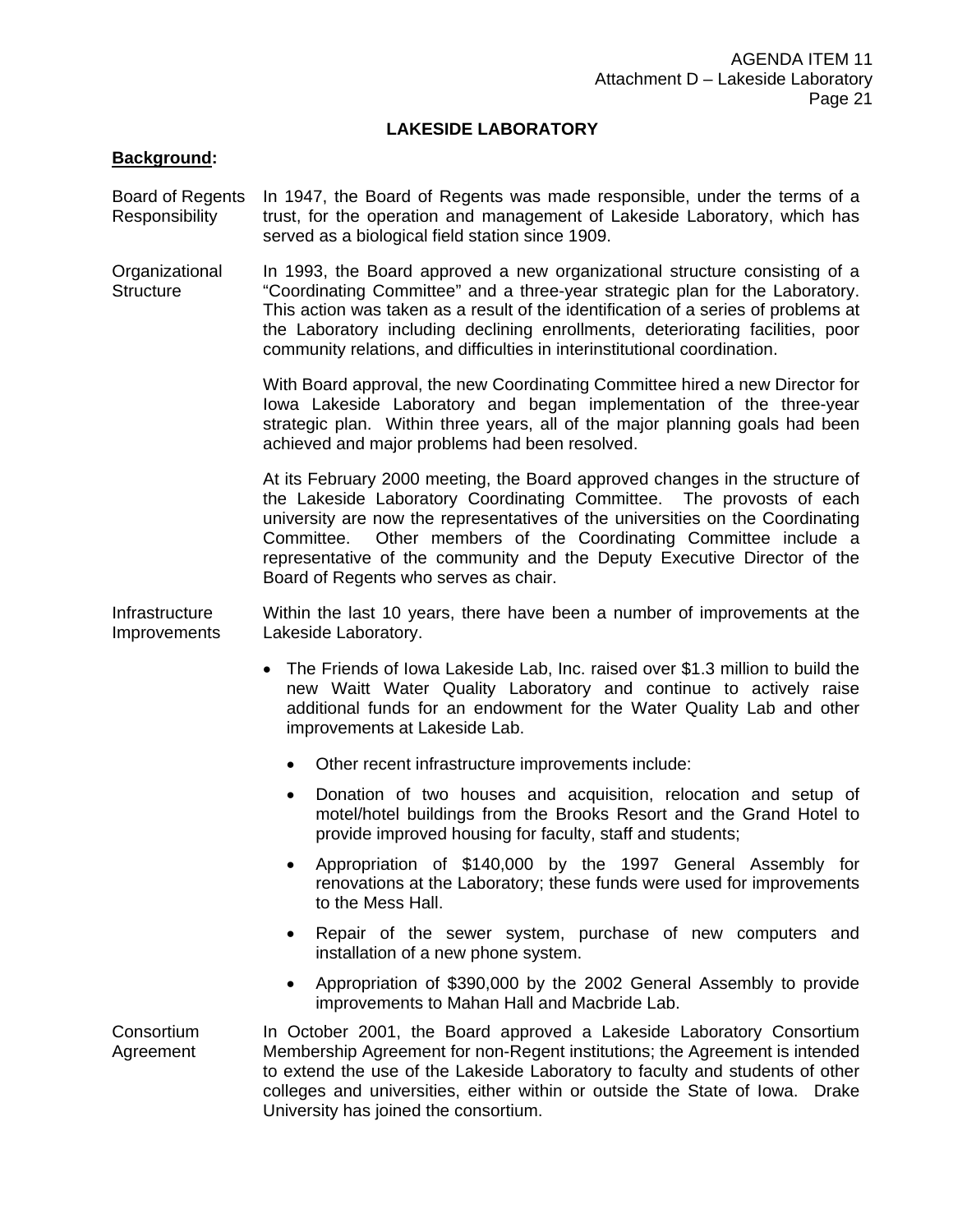Tuition Revenues Lakeside Laboratory currently does not receive any tuition revenues other than through the consortium agreement. The universities collect and retain the tuition dollars associated with the students that take courses at the Laboratory. Funding for the Laboratory is similar to other academic units in that the Laboratory is provided with an allocation of general fund resources. The University of Iowa's appropriation includes funding for the Iowa Lakeside Laboratory.

> The FY 2004 general fund operating budget is \$371,424 for the Iowa Lakeside Laboratory, as approved by the Lakeside Laboratory Coordinating Committee. The following table represents the distribution by institution.

|                              | <b>Amount</b> |
|------------------------------|---------------|
| University of Iowa           | \$183,623     |
| <b>Iowa State University</b> | 112,938       |
| University of Northern Iowa  | 74,863        |
| <b>Total</b>                 | \$371,424     |

### **Analysis:**

 For FY 2005, the Lakeside Laboratory Coordinating Committee is recommending a decrease in allocations for Lakeside Laboratory of 2.3% which is similar to the reductions of other campus academic units.

 The current Director of Lakeside Lab is stepping down effective May 15, 2004, which coincides with the beginning of the summer instructional program. On an interim basis, the Lakeside Laboratory Coordinating Committee has entered into an agreement with the Iowa State University State Extension Service for the management of the Lab for the next six months. This agreement includes the services of an Interim Director and the completion of the following:

- Business Plan
- Organizational Plan
- Fundraising Plan
- Administrative Plan
- Recommendation The Board Office recommends that the Regent universities continue to operate programs at Lakeside Laboratory.

Future Action: The Coordinating Committee will evaluate the possibility of allowing Lakeside Laboratory to retain all tuition revenues it generates, making the Lab less dependent upon the Regent universities for general fund allocations.